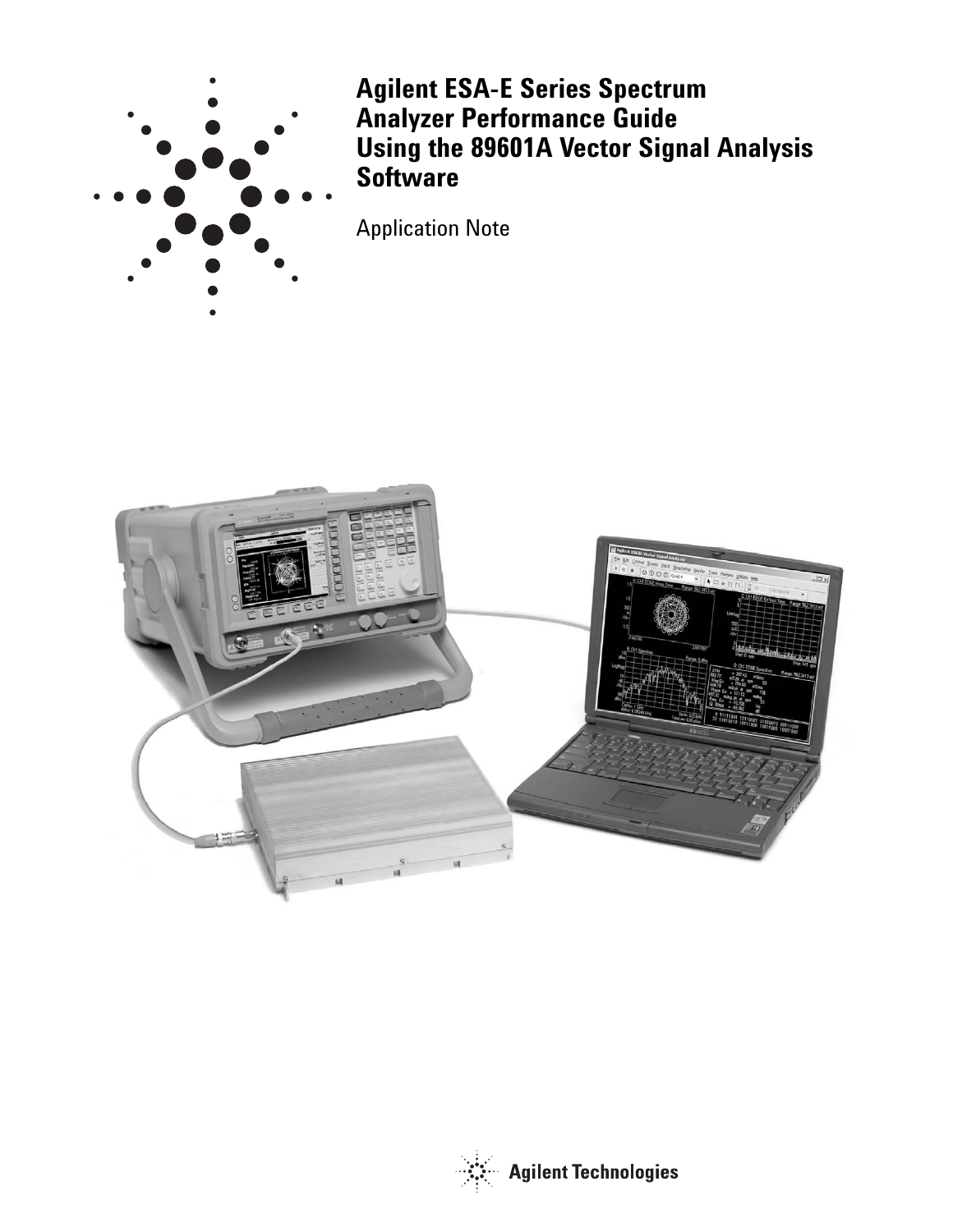# **Table of Contents**

| Product Overview 2                                       |
|----------------------------------------------------------|
| ESA-E/89601A Features 3                                  |
| Performance Summary 4                                    |
| Time and Waveform $\ldots \ldots \ldots \ldots \ldots 5$ |
| Measurement, Display, and Control 7                      |
| Software Interface 9                                     |
| <b>Vector Modulation Analysis</b>                        |
| (Option 89601A-AYA) 10                                   |
| <b>3G Modulation Analysis</b>                            |
| (Option 89601A-B7N) 14                                   |
| <b>Dynamic Links to EEsof ADS</b>                        |
| (Option 89601A-105) 20                                   |
| Appendix A:                                              |
| Required hardware and software 22                        |
| Appendix B:                                              |
| PC to ESA-E spectrum analyzer                            |
| interface configuration 23                               |
|                                                          |

# **Introduction**

This guide characterizes the performance of the ESA-E Series spectrum analyzers and the 89601A vector signal analysis (VSA) software combination. This combination adds the flexible digital demodulation and analysis capabilities of the 89601A software to the frequency coverage and generalpurpose spectrum analysis capabilities of the ESA spectrum analyzers.

# **Product Overview**

### **ESA-E Series spectrum analyzers**

The ESA-E Series general purpose, portable spectrum analyzers offer a wide range of performance, features, and flexibility. The 1ms RF sweep time, and up to 40 measurements per second give you virtual real-time measurement response. A continuously phase-locked synthesizer operating over the entire sweep provides improved frequency accuracy, stability, and repeatability. Up to 108 dB typical third-order dynamic range (+12.5 dBm TOI) and the 5 dB step attenuator let you see low-level distortion. Analysis is enhanced by –166 dBm sensitivity (typical,with 1Hz RBW and optional built-in pre-amp) and fast measurement speed.

### **89601A vector signal analysis software**

The 89601A vector signal analysis software provides flexible tools for making RF and modulation quality measurements on digital communications signals.

Analyze a wide variety of standard and non-standard signal formats with the 89601A software. Twenty-three standard signal presets cover GSM, GSM (EDGE), cdmaOne, cdma2000, W-CDMA, and more. For emerging standards, the 89601A software series offers 24 digital demodulators with variable center frequency, symbol rate, filter type, and filter alpha/BT. A user-adjustable adaptive equalizer is also provided.

Quickly evaluate and troubleshoot digitally modulated signals with the modulation analysis tools in the 89601A software. Examine symbol behavior with trellis/eye diagrams. Use the constellation and vector diagrams for an overall indication of signal behavior and to obtain clues to the cause of a problem. Take advantage of the EVM, EVM spectrum, and EVM time capabilities for a more sensitive examination of signal errors.

Perform time domain analysis using the 89601A software RF scope capability. Evaluate pulse shape with the main time display, select specific portions of a burst for analysis with the time gating feature, and use statistical tools like CCDF and CDF to characterize the noise-like behavior of your modern communications signal.

Simplify the characterization of your signal with the zero-span spectrum analysis tools in the 89601A analysis software. Match your measurement span to your signal bandwidth, thus maximizing analysis signal–to-noise ratio (SNR), with the wide selection of spans available in the 89601A software. FFT-based resolution bandwidths down to less than 1 Hz provide all the resolution needed for frequency domain investigations. A power spectral density (PSD) function is useful for estimating the level of the noise floor when calculating SNR. And, a spectrogram display is provided for monitoring the wideband behavior of hopping signals over time.

#### **ESA-E/89601A combination**

In the ESA-E/89601A combination, use the ESA-E Series to perform general-purpose RF spectrum measurements, one-button RF power measurements, and more. Use the 89601A to measure the modulation quality of your digitally modulated communication signal. Or, use it to extend testing and evaluation of GSM, cdma2000 (including code domain power or CDP measurements), and *Bluetooth*™ signals measured by the one-button measurement personalities in the ESA.

This combination can measure active signals or signals captured in the ESA-E Series' memory. The ESA alone, or the ESA-E/89601A combination can examine the active signals. Switching between the two products is facilitated by an easy disconnect/ restart menu selection in the 89601A user interface.

The 89601A software runs on a PC connected to the ESA-E via GPIB and provides hardware control, modulation analysis, evaluation, and troubleshooting along with complete results displays. The controls and display of the ESA-E are disabled while operating with the 89601A software.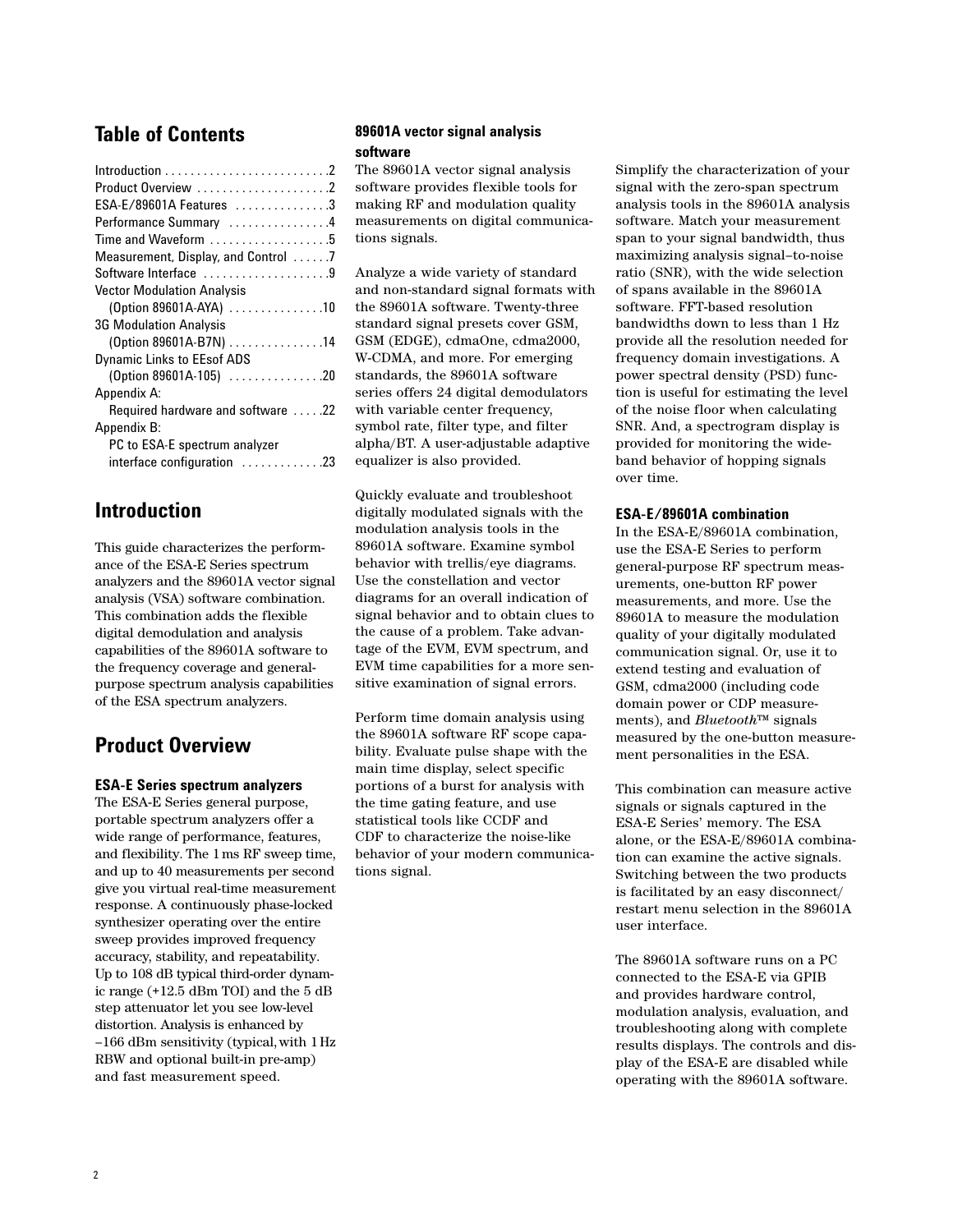# **ESA-E/89601A Features**

The ESA-E/89601A combination requires a PC for the software's operation. Detailed configuration requirements for the ESA, the software, and the PC are provided in Appendix A. Appendix B contains information on GPIB interface hardware and the cables needed to connect the PC to the ESA.

### **ESA-E feature availability**

When the ESA-E is controlled by 89601A software, users have control of the following features via the 89601A software:

- **Frequency:** The center frequency of the ESA-E is controlled and the 89601A software displays its current setting.
- **Span:** Only zero-span is available. Maximum setting is 10 MHz. Zerospan control and the display of its current setting are provided by the 89601A software.
- **Input attenuation:** Available through input range feature of 89601A software.
- **Triggering:** IF magnitude, external TTL, level, delay, and slope.
- **External reference:** 10 MHz or 1 to 30 MHz.
- **Calibration Overload detection**

All other functions, including display, markers, and all one-button tests are normally disabled. You can suspend the 89601A software operation and gain immediate front panel access to all ESA-E features, including display, markers, and all one-button tests, using the disconnect capability provided in the 89601A control menu.

#### **89601A feature availability**

When the 89601A software is used with the ESA-E spectrum analyzers, almost all of the features of the 89601A and its options (see Appendix A for details) are available.

These include:

- •recording of time waveforms, allowing you to re-analyze signals and store them for future comparisons
- •24 flexible digital demodulators settable in center frequency, symbol rate, filter type, and filter  $\alpha/BT$
- •a complete set of vector signal analysis and modulation analysis displays including: constellation, eye diagram, EVM spectrum, EVM time, error screens, multiple trace displays, and a spectrogram display
- •flexible marker capabilities including time gating, integrated band power, and offset (delta) markers
- •a link to Agilent signal sources for download and playback of signals in the signal capture memory
- •complete save and recall of your signals, trace data, and measurement screens
- •easy cut and paste to other PC applications

The 89601A software's swept spectrum analysis capability is not supported.

### **Additional feature availability**

When the 89601A software is controlling the ESA-E, three additional features are provided:

**Disconnect/restart:** This control allows the user to suspend the 89601A software control of the ESA-E without exiting the 89601A software. The user can then operate the ESA-E from its front panel. Immediate restart of 89601A control of the ESA-E with automatic reset to the last measurement state is also provided.

**Alias protection vs. time capture length:** The 89601A software lets you choose signal sampling modes to trade-off alias protection for more signal capture time. Setting the alias protect parameter to *true* provides maximum alias protection but restricts the signal capture time to 8.28 ms maximum. Signal capture time can be extended to 10 seconds (for span < 10 kHz, see performance features section for details) by setting the alias protect parameter to *false*. This mode offers minimum alias protection near the center frequency of the analysis span. However, alias products can be reduced by band limiting the input signal to the analysis span. To change the alias protect parameter go to the utilities menu and click: **Hardware>[ADC 1]>ESA> Configure>Alias Protect**. This parameter defaults to false (minimum alias protection/maximum signal capture time).

**Selectable inputs for external** 

**frequency reference:** The software lets you choose between external frequency reference inputs. Use the 10 MHz reference for best phase error and EVM results. Using the variable external frequency input will degrade phase error and EVM performance for lower symbol rate signals like NADC, PDC, and TETRA, but will allow you to use reference frequencies from 1 MHz to 30 MHz.

### **Spurious performance**

When the 89601A software and the ESA-E spectrum analyzers are used together, measurements may be affected by spurious responses caused by out-of-span signals. Of particular importance are signals within ±16 MHz of the analyzer's center frequency that may affect multi-carrier modulation analysis measurements. To avoid these spurious responses the input signal should be band limited to the analysis span.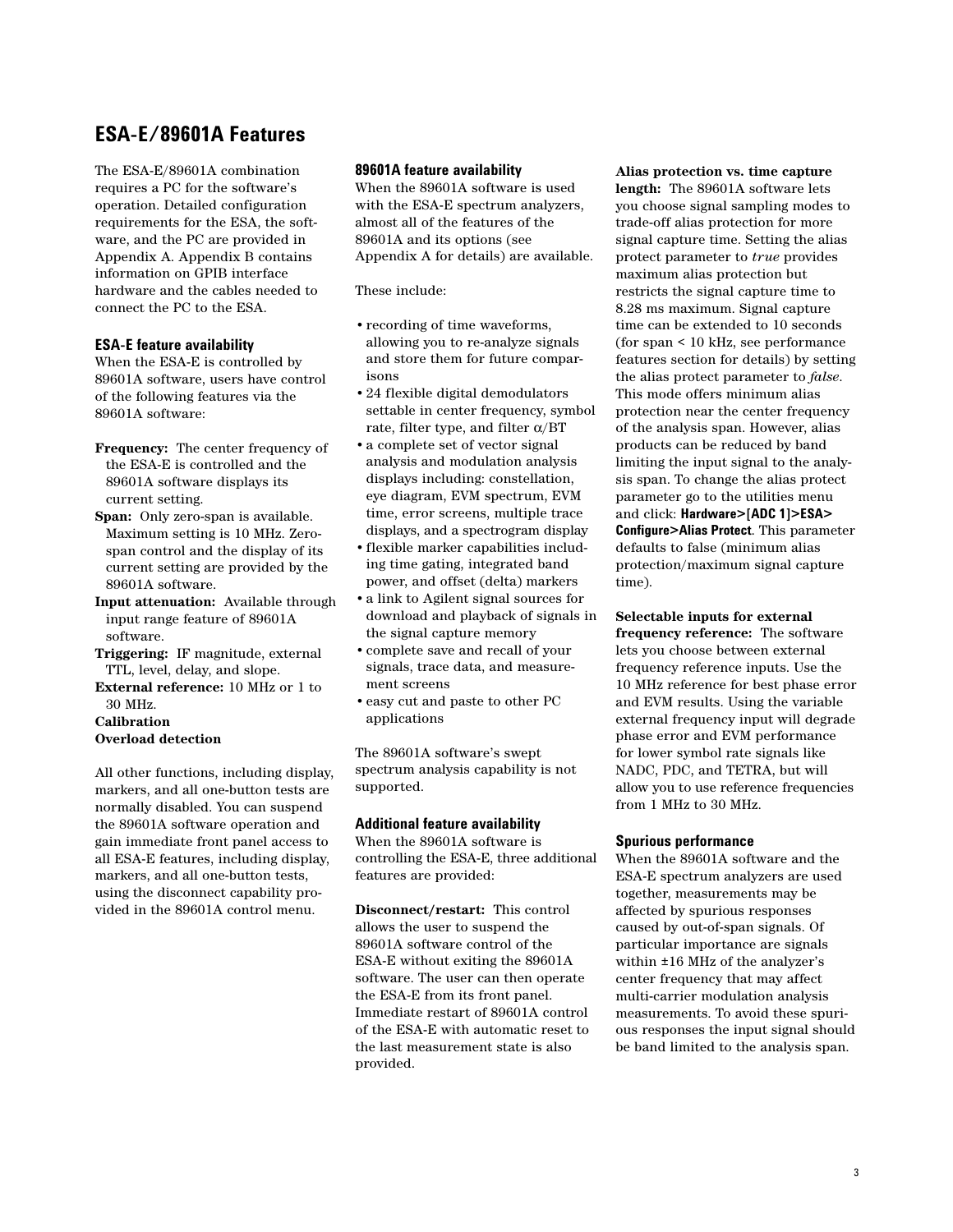# Performance Summary<sup>1,2</sup>

The following is a summary of the features and capabilities provided by the ESA-E Series spectrum analyzers in combination with the 89601A software. These are nominal values and are not warranted.

| Frequency range <sup>3</sup>                                 |                    |                                                                                                                                      | Overall range depends on<br><b>ESA-E</b> model |              |
|--------------------------------------------------------------|--------------------|--------------------------------------------------------------------------------------------------------------------------------------|------------------------------------------------|--------------|
| <b>Center-frequency</b><br>tuning resolution                 |                    |                                                                                                                                      | 1 H <sub>z</sub>                               |              |
| <b>Frequency span range</b>                                  |                    | Alias protection enabled                                                                                                             | $< 50$ kHz to 10 MHz                           |              |
|                                                              |                    | Alias protection disabled (default)                                                                                                  | $<$ 50 Hz to 10 MHz                            |              |
| Frequency points per span                                    |                    | <b>Calibrated points</b>                                                                                                             | 51 to 102,401                                  |              |
|                                                              |                    | Displayable points                                                                                                                   | 51 to 131,072                                  |              |
| <b>Frequency stability (spectral purity)</b>                 |                    |                                                                                                                                      |                                                |              |
| Phase noise. 1 GHz<br>input <sup>2</sup>                     |                    | $>10$ kHz offset                                                                                                                     | $-96$ dBc/Hz                                   |              |
| enter an arbitrarily chosen bandwidth.<br>Range              |                    | Alias protection enabled<br>Alias protection disabled (default) $<$ 1 Hz to $>$ 2.8 MHz                                              | $< 500$ Hz to $> 2.8$ MHz                      |              |
|                                                              |                    | The window choices below allow you to optimize the RBW shape as<br>needed for best amplitude accuracy, dynamic range, or response to |                                                |              |
|                                                              | Window             | <b>Selectivity</b>                                                                                                                   | Pass band                                      | Rejection    |
| <b>RBW</b> shape factor<br>transient signal characteristics. |                    | $(3.30 \text{ dB})$                                                                                                                  | flatness (dB)                                  | (dBc)        |
|                                                              | Flat top           | 0.41                                                                                                                                 | 0.01                                           | >95          |
|                                                              | Gaussian top       | 0.25                                                                                                                                 | 0.68                                           | >125         |
|                                                              | Hanning<br>Uniform | 0.11<br>0.0014                                                                                                                       | 1.5<br>4.0                                     | > 31<br>> 13 |
| Input range                                                  |                    | Without preamp                                                                                                                       |                                                |              |
|                                                              |                    | (Option E44xx-1DS)                                                                                                                   | $-55$ dBm to $+30$ dBm                         |              |
|                                                              |                    | or for frequencies > 3 GHz                                                                                                           | 1 dB steps                                     |              |
|                                                              |                    | With preamp (Option E44xx-1DS) $-75$ dBm to +30 dBm                                                                                  | 1 dB steps                                     |              |
| <b>ADC</b> overload                                          |                    |                                                                                                                                      | $+5.2$ dBfs                                    |              |
| Amplitude accuracy <sup>3</sup>                              |                    | Accuracy values apply with flat-top window selected                                                                                  |                                                |              |
| <b>Absolute full-scale</b>                                   |                    |                                                                                                                                      | ±1.5dB                                         |              |
|                                                              |                    |                                                                                                                                      |                                                |              |
| accuracy<br>Flatness <sup>3</sup>                            |                    |                                                                                                                                      | $±0.2$ dB                                      |              |
| Frequency response across                                    |                    |                                                                                                                                      |                                                |              |
| the measurement span<br>(included in amplitude               |                    |                                                                                                                                      |                                                |              |

1. All RF-related values are using the ESA-E Series RF input and a maximum mixer level of –10 dBm.

2. These features apply using the internal reference or 10 MHz REF IN only. Using EXT REF IN and 10 MHz OUT ports degrades close-in (< 600 Hz) phase noise performance.

3. Nominal values for amplitude accuracy, flatness, and dynamic range apply between 30 MHz and 3 GHz.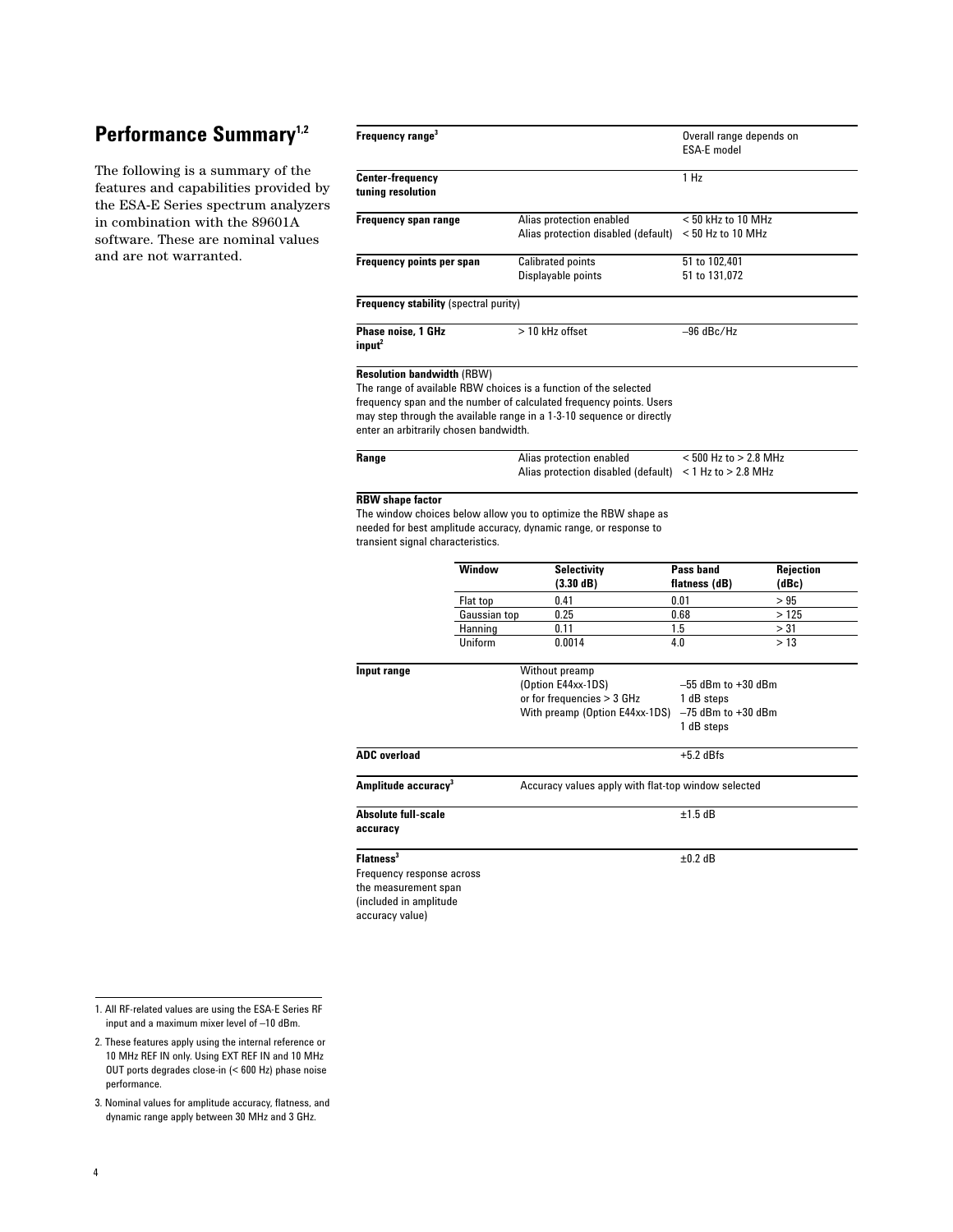| Dynamic range <sup>1</sup>                                  |  |
|-------------------------------------------------------------|--|
| Dynamic range indicates the amplitude range that is free of |  |
| erroneous signals within the measurement span.              |  |

| <b>Third-order intermodulation</b><br>distortion<br>(two signals in-span; each -6.5 dBfs to<br>$-10$ dBfs; separation $> 100$ kHz;<br>referenced to either signal) |                                                                                                                                                                                                             | $-55$ dBc                                                                                    |  |
|--------------------------------------------------------------------------------------------------------------------------------------------------------------------|-------------------------------------------------------------------------------------------------------------------------------------------------------------------------------------------------------------|----------------------------------------------------------------------------------------------|--|
|                                                                                                                                                                    |                                                                                                                                                                                                             |                                                                                              |  |
|                                                                                                                                                                    |                                                                                                                                                                                                             |                                                                                              |  |
| Spurious responses <sup>2</sup><br>Spurious responses due to in-span signals                                                                                       |                                                                                                                                                                                                             | $<-45$ dBc                                                                                   |  |
| <b>Residual responses</b>                                                                                                                                          | Alias protection<br>enabled                                                                                                                                                                                 | $-90$ dBm                                                                                    |  |
|                                                                                                                                                                    | Alias protection<br>disabled (default)                                                                                                                                                                      | $<-60$ dBfs or $<-90$ dBm                                                                    |  |
| Noise density <sup>3</sup>                                                                                                                                         |                                                                                                                                                                                                             | $<-120$ dBfs/Hz at 1 GHz (range $>-20$ dBm)                                                  |  |
| Sensitivity <sup>3</sup>                                                                                                                                           |                                                                                                                                                                                                             |                                                                                              |  |
| With preamp (Option E44xx-1DS)                                                                                                                                     |                                                                                                                                                                                                             | <-158 dBm/Hz at 1 GHz (most sensitive range)                                                 |  |
| Without preamp                                                                                                                                                     |                                                                                                                                                                                                             | <-144 dBm/Hz at 1 GHz (most sensitive range)                                                 |  |
| <b>Time record characteristics</b>                                                                                                                                 |                                                                                                                                                                                                             |                                                                                              |  |
| characteristics:                                                                                                                                                   | In the 89601A software, measurements are based on<br>time records (for example, blocks of waveform<br>samples from which time, frequency and modulation<br>domain data is derived.) Time records have these |                                                                                              |  |
| <b>Time record length</b>                                                                                                                                          |                                                                                                                                                                                                             | $=$ (number of frequency points $-1$ )/span,<br>with RBW mode set to arbitrary, auto-coupled |  |
| <b>Time sample resolution</b>                                                                                                                                      |                                                                                                                                                                                                             | $= 1/(k \times span)$                                                                        |  |
|                                                                                                                                                                    |                                                                                                                                                                                                             | where $k = 1.28$ for time data = zoom                                                        |  |

# **Time and Waveform**

1. Nominal values for amplitude accuracy, flatness, and dynamic range apply between 30 MHz and 3 GHz.

- 2. Spurious response values apply to signals that are band limited to the analysis span.
- 3. Noise and sensitivity are degraded by approximately  $3$  dB x  $log_2$  (10 MHz/span) when the alias protection parameter is set to *false* (see feature availability section).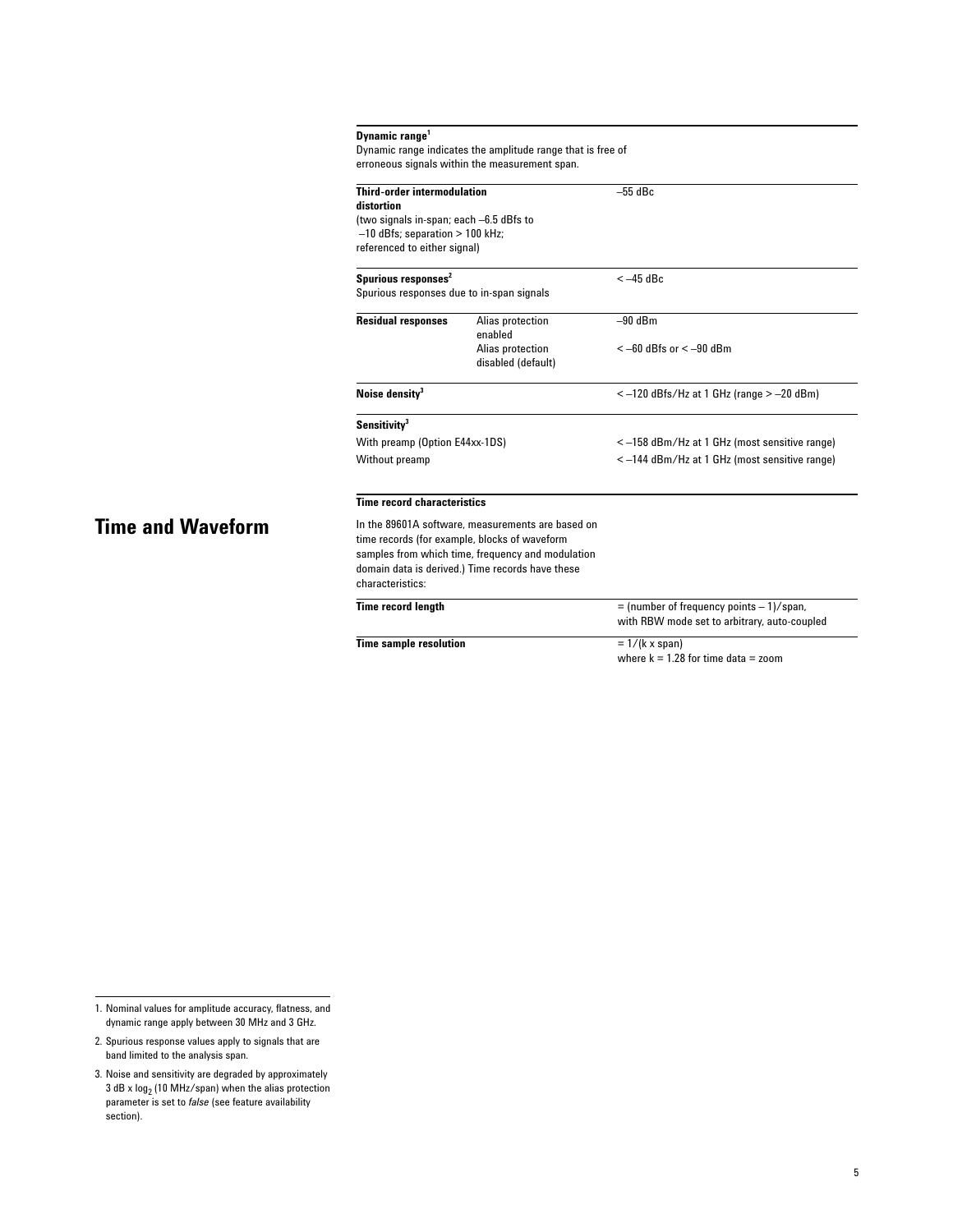#### **Time capture characteristics**

In time capture mode, the 89601A software captures the incoming waveform in real time (i.e. gap-free) into high-speed time capture memory. This data may then be replayed through the software at full or reduced speed, saved to mass storage, or transferred to another software application.

When post-analyzing the captured waveform, users may adjust measurement span and center frequency in order to zoom in on specific signals of interest, as long as the new measurement span lies entirely within the originally captured span.

#### **Time capture memory size 124,388 samples complex**

During time capture, the analyzer is internally set to the next highest cardinal span available in the ESA that equals or exceeds the currently displayed frequency span.

**Time capture length versus span**

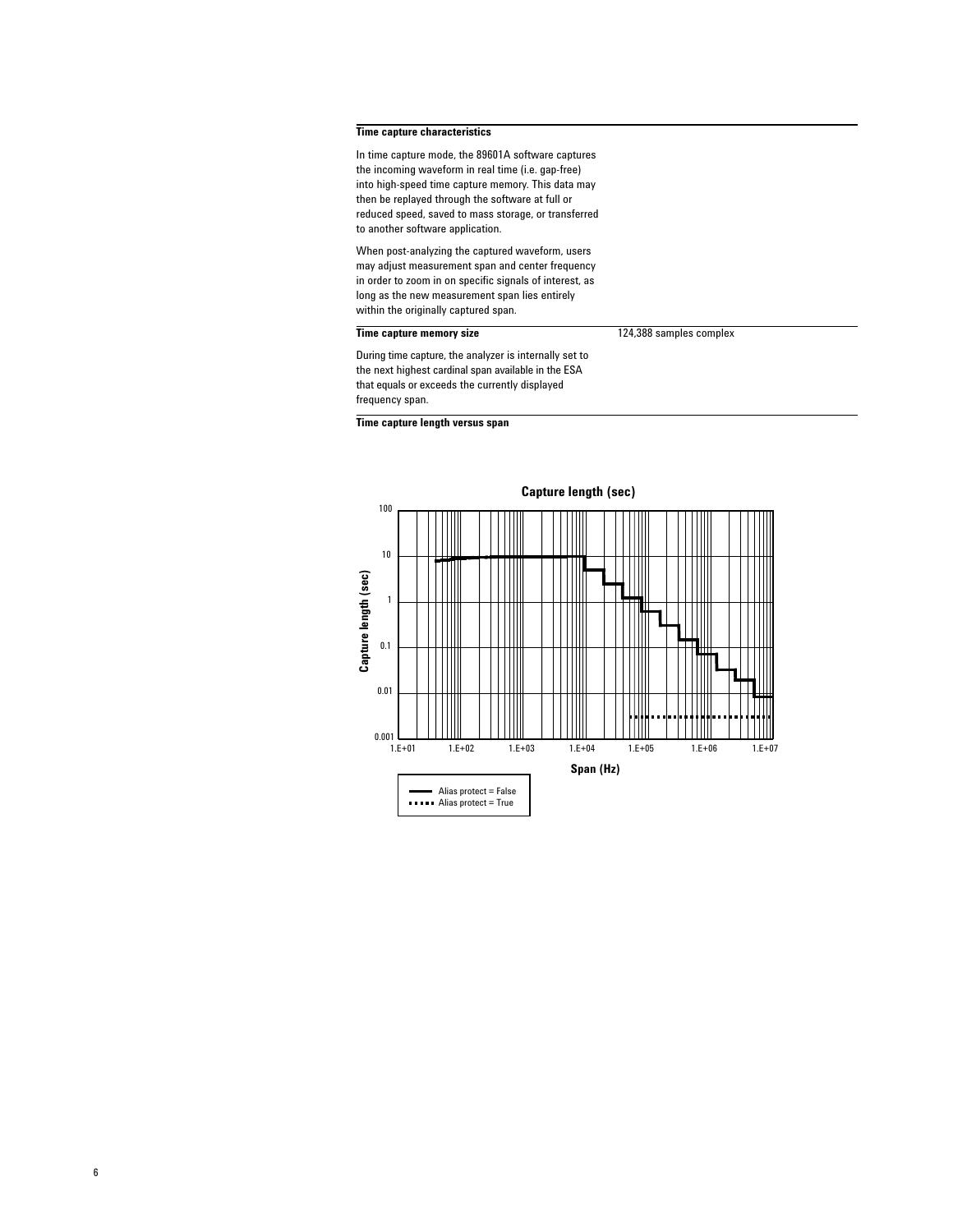# **Measurement, Display, and Control**

| <b>Triggering</b>                  |                                                                                                                      |
|------------------------------------|----------------------------------------------------------------------------------------------------------------------|
| <b>Trigger types</b>               |                                                                                                                      |
| Vector signal analyzer application | Free run, IF magnitude*, external TTL<br>*Requires Option E44xx-B7E. See Appendix A for<br>configuration information |
| Pre-trigger delay range            | 500 ms or time capture length, whichever is shorter                                                                  |
| Post-trigger delay range           | $500$ ms                                                                                                             |
| Averaging                          |                                                                                                                      |
| Number of averages, maximum        | $>10^8$                                                                                                              |
| Overlap averaging                  | 0 to 99.99%                                                                                                          |
| Average types                      |                                                                                                                      |
| Vector signal analyzer application | rms (video), rms (video) exponential, peak hold,<br>time, time exponential                                           |
| Analog demodulation                |                                                                                                                      |
| <b>Demodulation types</b>          | AM, PM, FM, with auto carrier locking<br>provided for PM or FM                                                       |
| <b>Demodulator bandwidth</b>       | Same as selected measurement span                                                                                    |
| <b>AM</b> demodulation             |                                                                                                                      |
| Accuracy                           | ±1%                                                                                                                  |
| Dynamic range                      | 55 dB (100%) for a pure AM signal (distortion)<br>45 dB (100%) for a pure AM signal (spurious)                       |
| <b>Cross demodulation</b>          | < 0.5% AM on an FM signal with<br>10 kHz modulation, 200 kHz deviation                                               |
| <b>PM</b> demodulation             |                                                                                                                      |
| Accuracy                           | $\pm 3$ degrees                                                                                                      |
| Dynamic range                      | 55 dB (rad) for a pure PM signal                                                                                     |
| Cross demodulation                 | < 1% PM on an 80% AM signal                                                                                          |
| <b>FM</b> demodulation             |                                                                                                                      |
| Accuracy                           | $±1\%$ of span                                                                                                       |
| Dynamic range                      | 50 dB (Hz) for a pure FM signal (distortion)<br>45 dB (Hz) for a pure FM signal (spurious)                           |
| <b>Cross demodulation</b>          | < 0.5% of span FM on an 80% AM signal                                                                                |

### **Time gating**

Provides time-selective frequency-domain analysis on any input or analog demodulated time-domain data. When gating is enabled, markers appear on the time data; gate position and length can be set directly. Independent gate delays can be set for each input channel. See time specifications for main time length and time resolution details.

| Gate length, maximum | Main time length                    |  |
|----------------------|-------------------------------------|--|
| Gate length, minimum | $=$ window shape/(0.3 x freq. span) |  |
|                      | where window shape is equal to:     |  |
|                      | Flat-top window<br>3.8              |  |
|                      | Gaussian-top window<br>2.2          |  |
|                      | Hanning window<br>1.5               |  |
|                      | Uniform window<br>1.0               |  |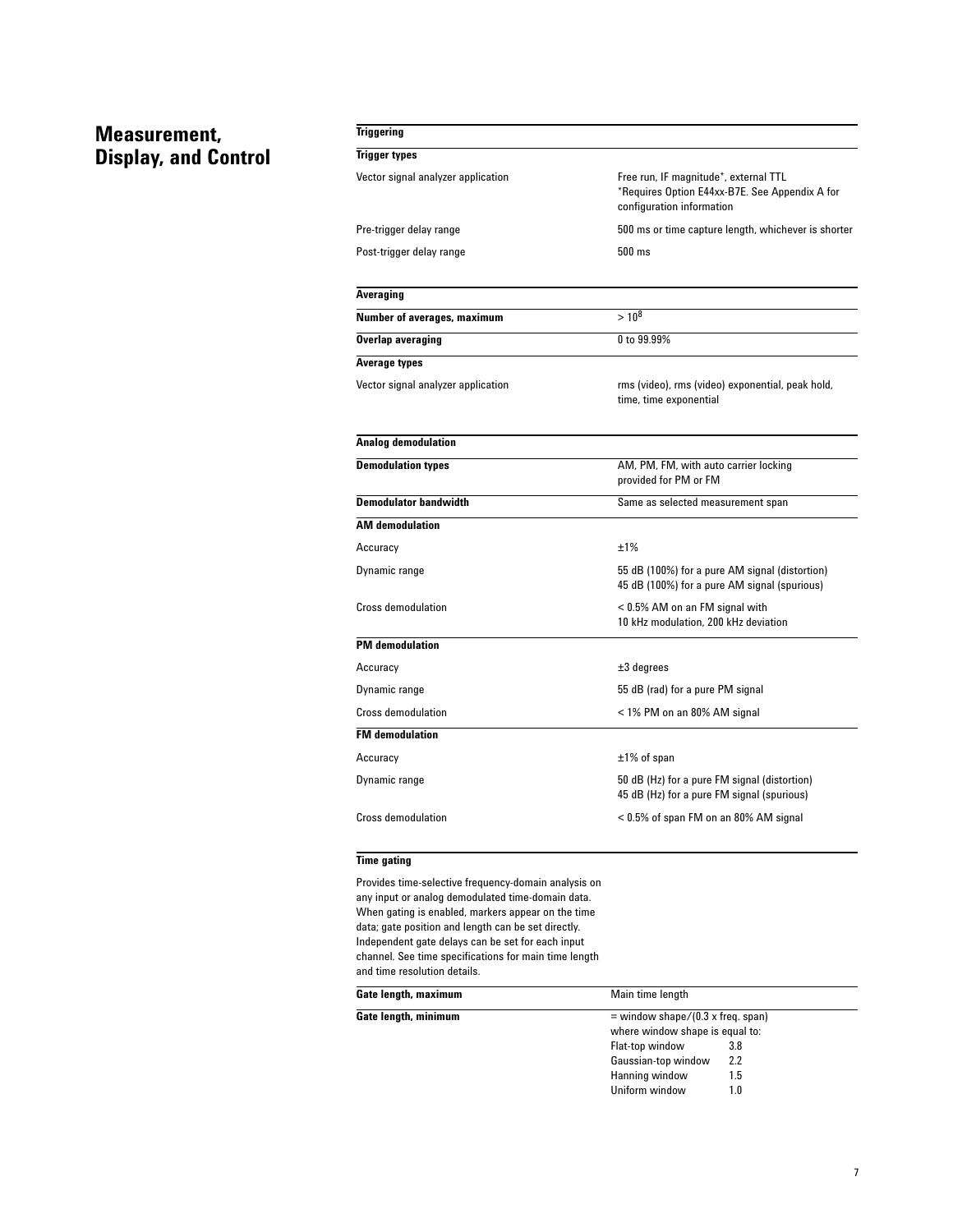### **Marker functions**

Peak signal track, frequency counter, band power.

#### **Band power markers**

Markers can be placed on any time, frequency, or demodulated trace for direct computation of band power, rms square root (of power), C/N, or C/No, computed within the selected portion of the data.

### **Trace math**

Trace math can be used to manipulate data on each measurement. Applications include user-defined measurement units, data correction, and normalization.

| <b>Operands</b>         | Measurement data, data register, constants, jo                                                                                                                                                   |
|-------------------------|--------------------------------------------------------------------------------------------------------------------------------------------------------------------------------------------------|
| <b>Operations</b>       | $+$ , $-$ , x, $/$ , conjugate, magnitude, phase, real,<br>imaginary, square, square root, FFT, inverse FFT,<br>windowing, logarithm, exponential, peak value,<br>reciprocal, phase unwrap, zero |
| <b>Trace formats</b>    | Log mag (dB or linear), linear mag, real (I), imag (Q),<br>wrap phase, unwrap phase, I-Q, constellation, Q-eye,<br>I-eye, trellis-eye, group delay                                               |
| <b>Trace layouts</b>    | $1 - 6$ traces on one, two, four, or six grids                                                                                                                                                   |
| <b>Number of colors</b> | User-definable palette                                                                                                                                                                           |
| Spectrogram display     |                                                                                                                                                                                                  |
| <b>Types</b>            | Color - normal and reversed<br>Monochrome - normal and reversed<br>User colormap - 1 total                                                                                                       |
| Adjustable parameters   | Number of colors<br>Enhancement (color-amplitude weighting)<br>Threshold                                                                                                                         |
| Trace select            | When a measurement is paused any trace in the<br>trace buffer can be selected by trace number.<br>The marker values and marker functions apply<br>to selected trace                              |
| <b>7-axis value</b>     | The z-axis value is the time the trace data was<br>acquired relative to the start of the measurement.<br>The z-axis value of the selected trace is displayed as<br>part of the marker readout.   |
| Memory                  | Displays occupy memory at a rate of 128 traces/MB<br>(for traces of 401 frequency points).                                                                                                       |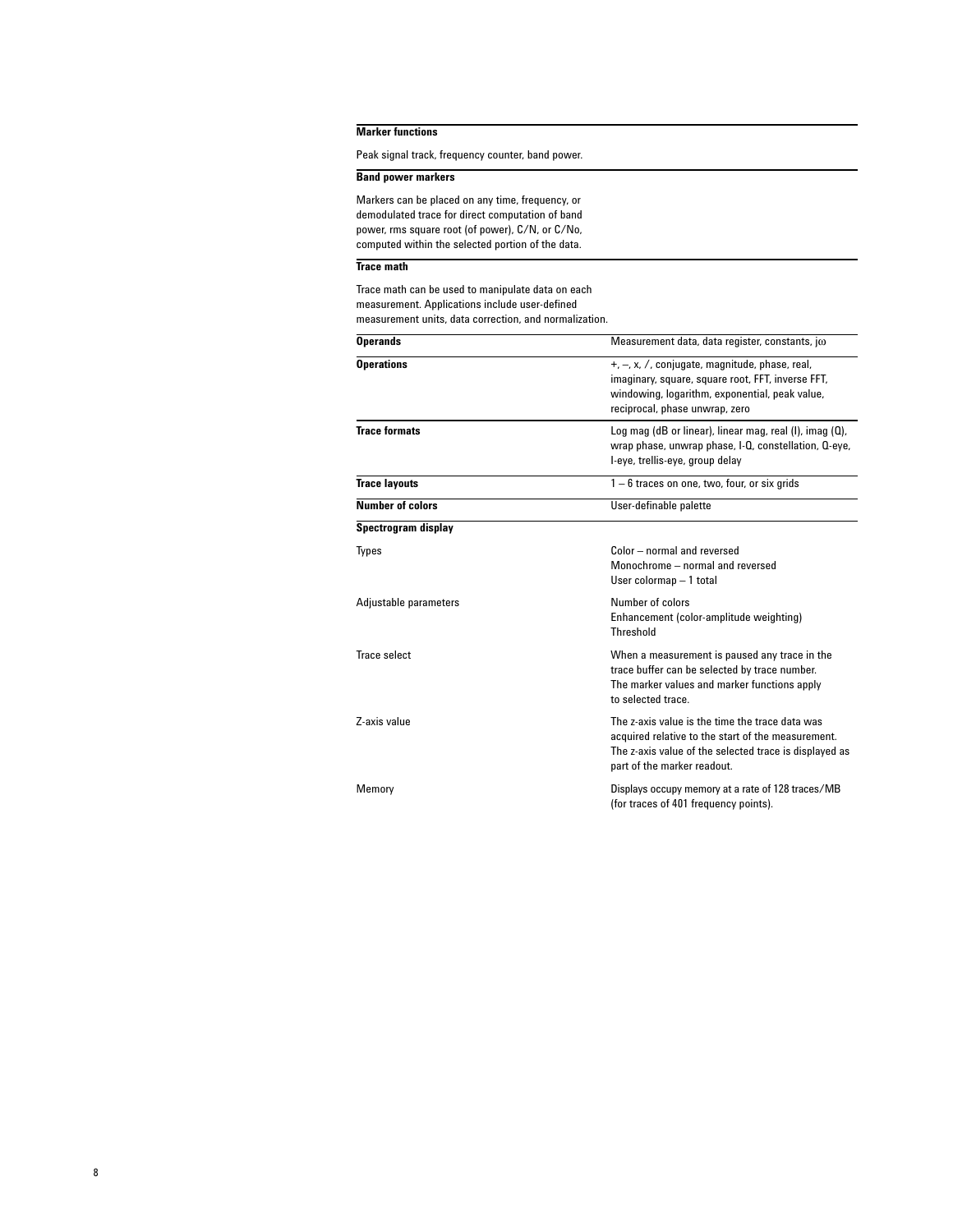# **Software Interface**

The 89601A software appears to other Windows® software as an ActiveX® object. Implemented according to the industry-standard Component Object Model (COM), the software exposes a rich object model of properties, events, and methods, as fully described in the 89601A documentation.

Software development environments that are capable of interacting with COM objects include Agilent VEE, Microsoft® Visual Basic®, Microsoft Visual C++®, MATLAB®, National Instruments® LabVIEW, and others.

In addition, many end-user applications are able to interact directly with COM objects using built-in macro languages such as Visual Basic for Applications (VBA). For example, in Microsoft Excel®, a VBA macro could be used to set up the instrument, collect the measurement data, and automatically graph the results.

#### **Macro language**

The 89601A's built-in Visual Basic Script interpreter allows many types of measurement and analysis tasks to be easily automated. Scripts may be developed using any text editor, or may be recorded automatically from a sequence of menu selections. Completed scripts may be named and integrated onto the analyzer's toolbar, allowing them to be launched with a single button press.

#### **Remote displays**

To operate the 89601A/ESA-E combination or view its displays from a remote location, the use of commercially-available remote PC software such as Microsoft NetMeeting® or Symantec pcAnywhere® is recommended. The 89601A software can also operate the ESA remotely using the E2050 LAN-to-GPIB gateway.

#### **Remote programming**

Beginning with Microsoft Windows NT® 4.0, COM objects on one PC are accessible from software running on another PC. This capability, known as Distributed COM (DCOM), makes the 89600 object model fully programmable from any other PC having network connectivity to the analyzer's host PC.

#### **File formats**

For storage and recall of measured or captured waveforms, spectra, and other measurement results:

| Binary   | Agilent standard data format (.sdf, .cap, .dat)                                                                                                                     |
|----------|---------------------------------------------------------------------------------------------------------------------------------------------------------------------|
| Binary   | Agilent E3238 time snapshot (.cap) and time<br>recording (.cap) files under 2 Gsa in size.<br>No additional calibration<br>Signal generator file (.bin) under 2 GB. |
| MATLAB 5 | MAT-file (.mat)                                                                                                                                                     |

#### **Source**

In source mode the 89601A software can control a signal generator via GPIB or LAN. Control is provided via the VSA GUI. Frequency and level control of CW signals is provided. Arbitrary signals may be downloaded from the time capture memory to the signal generator for replay. The same time record may be played over and over contiguously. A window function can be applied to smooth start-up and finish of replay.

Compatible sources ESG-D or ESG-DP (firmware version B.03.50 or later),

| baseband                                                                                    | with the Option E44xxA-UND internal dual arbitrary<br>waveform generator (firmware version 1.2.92 or later).<br>E4438C with internal baseband generator Option<br>E4438C-001, -002, -601, or -602. E8267C vector signal<br>generator with Option E8267C-002 or -602 internal |
|---------------------------------------------------------------------------------------------|------------------------------------------------------------------------------------------------------------------------------------------------------------------------------------------------------------------------------------------------------------------------------|
|                                                                                             | baseband generator.                                                                                                                                                                                                                                                          |
| Signal types                                                                                | CW (fixed frequency sinewave)<br>Arbitrary                                                                                                                                                                                                                                   |
| Frequency range                                                                             | Determined by signal generator                                                                                                                                                                                                                                               |
| Level range                                                                                 | $-136$ dBm to 20 dBm in 0.02 dBm steps                                                                                                                                                                                                                                       |
| For all other specifications see the technical<br>data sheet for the signal generator used. |                                                                                                                                                                                                                                                                              |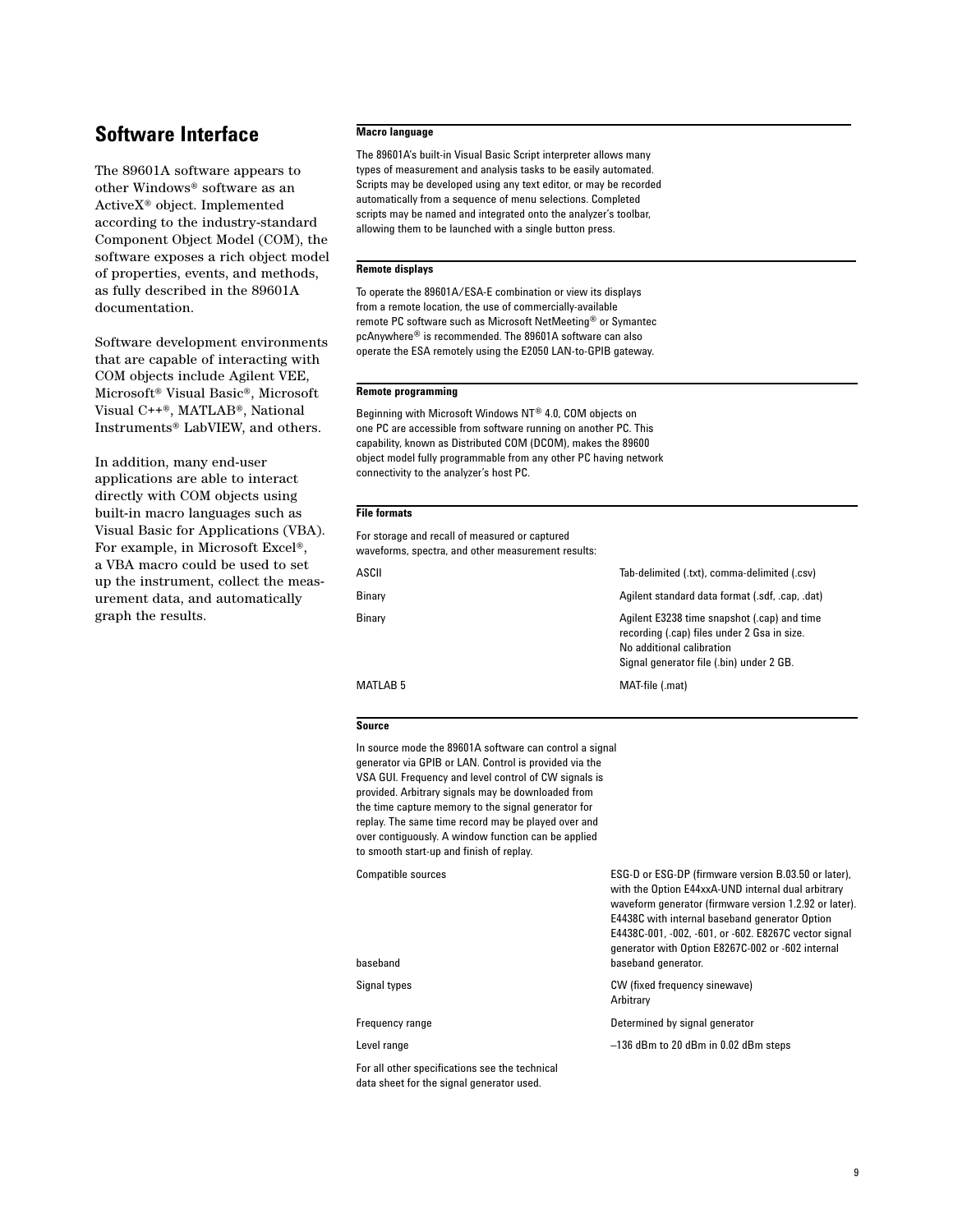# **Vector Modulation Analysis**

**(Option 89601A-AYA)**

# **Signal acquisition** Note: Signal acquisition does not require an external carrier or symbol clock. **Data block length** Adjustable to 4096 symbols **Samples per symbol** 1 – 20 **Symbol clock** Internally generated **Carrier lock** Internally locked **Triggering** Single/continuous, external, pulse search

|                                     | (searches data block for beginning of TDMA burst<br>and performs analysis over selected burst length)                                                                                                                                                                  |
|-------------------------------------|------------------------------------------------------------------------------------------------------------------------------------------------------------------------------------------------------------------------------------------------------------------------|
| <b>Data synchronization</b>         | User-selected synchronization words                                                                                                                                                                                                                                    |
| <b>Supported modulation formats</b> |                                                                                                                                                                                                                                                                        |
| <b>Carrier types</b>                | Continuous and pulsed/burst (such as TDMA)                                                                                                                                                                                                                             |
| <b>Modulation formats</b>           | 2, 4, 8, and 16 level FSK (including GFSK)                                                                                                                                                                                                                             |
|                                     | <b>MSK (including GMSK)</b>                                                                                                                                                                                                                                            |
|                                     | QAM implementations of: BPSK, QPSK, OQPSK,                                                                                                                                                                                                                             |
|                                     | DQPSK, D8PSK, $\pi$ /4DQPSK, 8PSK, $\frac{3\pi}{8}$ 8PSK (EDGE)                                                                                                                                                                                                        |
|                                     | 160AM, 320AM, 640AM, 1280AM, 2560AM<br>(absolute encoding)                                                                                                                                                                                                             |
|                                     | 160AM, 320AM, 640AM<br>(differential encoding per DVB standard)                                                                                                                                                                                                        |
|                                     | 8VSB, 16VSB                                                                                                                                                                                                                                                            |
| Single-button presets for           | Cellular: CDMA (base), CDMA (mobile), CDPD, EDGE,<br>GSM, NADC, PDC, PHP (PHS), W-CDMA<br>Wireless networking: Bluetooth, HIPERLAN/1 (HBR),<br>HIPERLAN/1 (LBR), 802.11b<br>Digital video: DTV8, DTV16, DVB16, DVB32, DVB64<br>Other: APCO 25, DECT, TETRA, VDL mode 3 |
| <b>Filtering</b>                    |                                                                                                                                                                                                                                                                        |
| <b>Filter types</b>                 | Raised cosine, square-root raised cosine,<br>IS-95 compatible, Gaussian, EDGE, low pass,<br>rectangular, none                                                                                                                                                          |
| <b>Filter length</b>                | 40 symbols: VSB, QAM, and DVB-QAM where<br>$\alpha$ < 0.2                                                                                                                                                                                                              |
|                                     | 20 symbols: all others                                                                                                                                                                                                                                                 |
| User-selectable alpha/BT            | Continuously adjustable from 0.05 to 10                                                                                                                                                                                                                                |
| <b>User-defined filters</b>         | User-defined impulse response,<br>fixed 20 points/symbol                                                                                                                                                                                                               |
|                                     | Maximum 20 symbols in length or 401 points                                                                                                                                                                                                                             |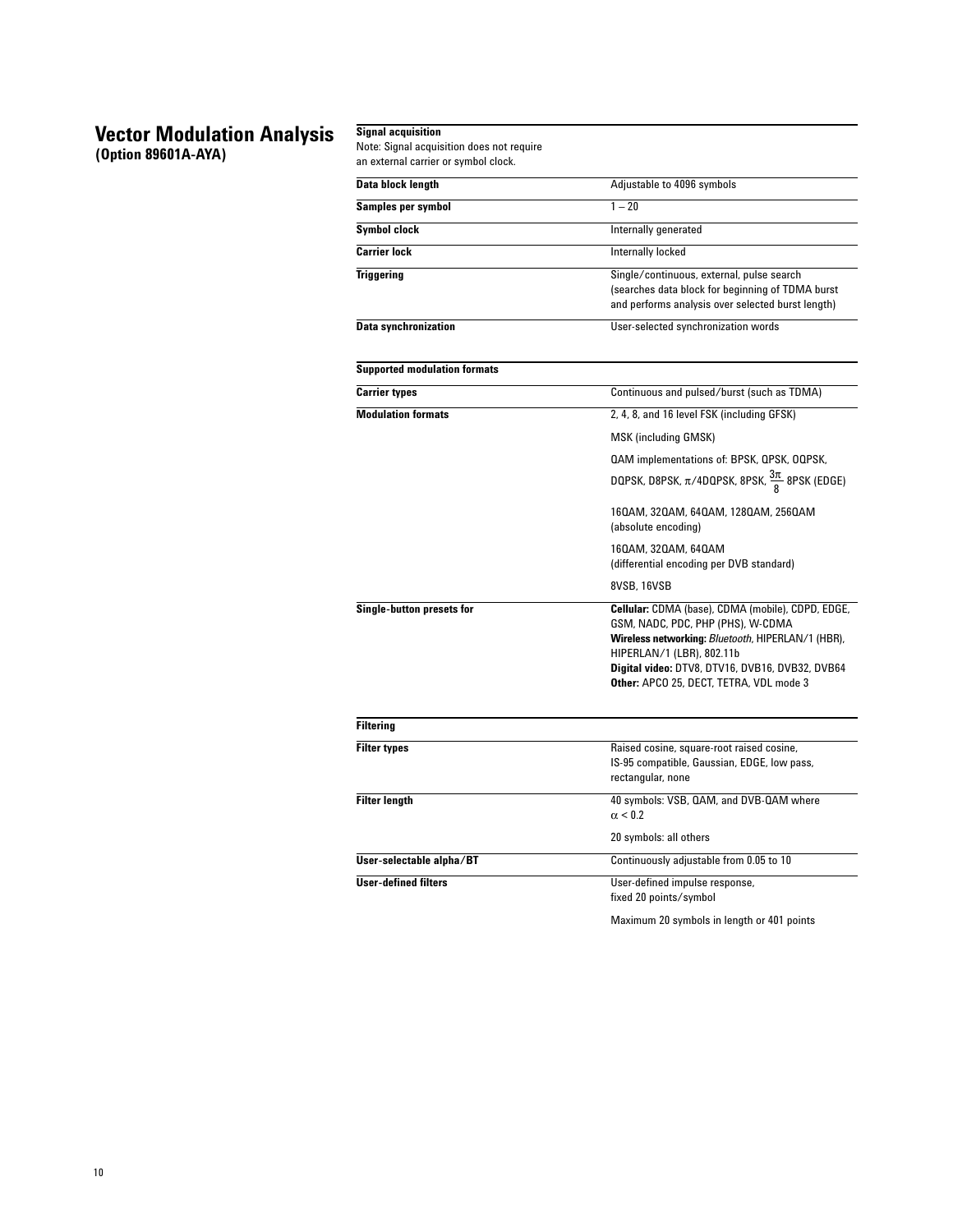#### **Maximum symbol rate**

Symbol rate is limited only by the measurement span, that is, the entire signal must fit within the analyzer's currently selected frequency span. Example: with raised-cosine filtering

Max symbol rate\* = frequency span

 $1 + \alpha$ 

\* Maximum symbol rate doubled for VSB modulation format

| <b>Measurement results (formats other than FSK)</b> |                                                          |
|-----------------------------------------------------|----------------------------------------------------------|
| I-Q measured                                        | Time, spectrum (filtered, carrier locked, symbol locked) |
| I-Q reference                                       | Time, spectrum                                           |
|                                                     | (ideal, computed from detected symbols)                  |
| <b>I-O error versus time</b>                        | Magnitude, phase (I-Q measured versus reference)         |
| <b>Error vector</b>                                 | Time, spectrum (vector difference between                |
|                                                     | measured and reference)                                  |
| Symbol table and error summary                      | Error vector magnitude is computed at                    |
|                                                     | symbol times only                                        |
| <b>Instantaneous</b>                                | Time, spectrum, search time                              |
| <b>Measurement results (FSK)</b>                    |                                                          |
| <b>FSK measured</b>                                 | Time, spectrum                                           |
| <b>FSK</b> reference                                | Time, spectrum                                           |
| Carrier error                                       | Magnitude                                                |

#### **Display formats**

The following trace formats are available for measured data and computed ideal reference data, with complete marker and scaling capabilities and automatic grid line adjustment to ideal symbol or constellation states.

**FSK error** Time, spectrum

| טטאט ווטגטווענוטון שנענטט.                    |                                                                           |
|-----------------------------------------------|---------------------------------------------------------------------------|
| Polar diagrams                                |                                                                           |
| Constellation                                 | Samples displayed only at symbol times                                    |
| Vector                                        | Display of trajectory between symbol times<br>with $1 - 20$ points/symbol |
| I or Q versus time                            |                                                                           |
| Eye diagrams                                  | Adjustable from 0.1 to 40 symbols                                         |
| Trellis diagrams                              | Adjustable from 0.1 to 40 symbols                                         |
| Continuous error vector magnitude versus time |                                                                           |

Continuous I or Q versus time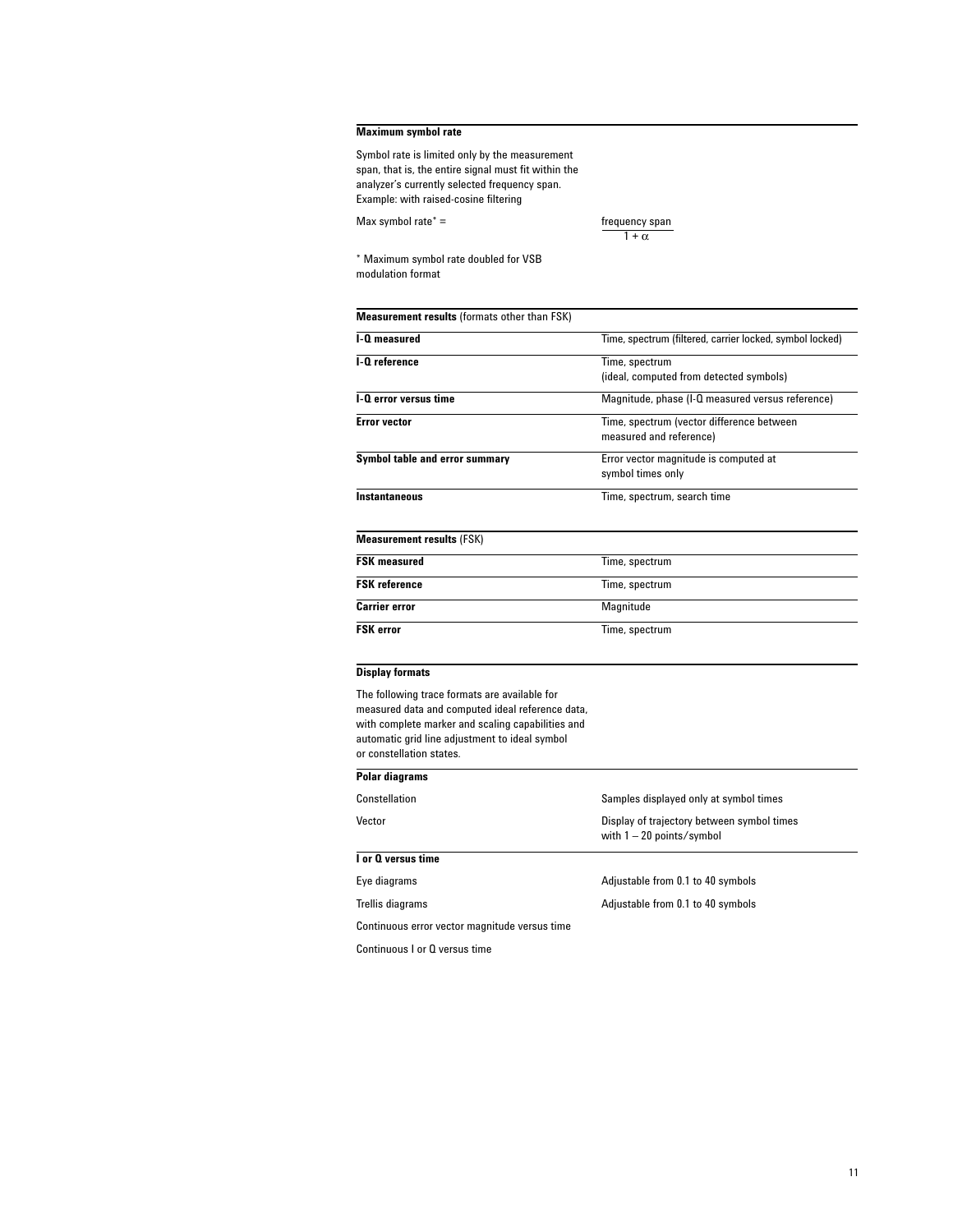| Error summary (formats other than FSK)                                                                                                                                                                                                                                                                                                                                                                                       |                                                                                                                                                                                                                                  |
|------------------------------------------------------------------------------------------------------------------------------------------------------------------------------------------------------------------------------------------------------------------------------------------------------------------------------------------------------------------------------------------------------------------------------|----------------------------------------------------------------------------------------------------------------------------------------------------------------------------------------------------------------------------------|
| Measured rms and peak<br>values of the following:                                                                                                                                                                                                                                                                                                                                                                            | Error vector magnitude, magnitude error, phase<br>error, frequency error (carrier offset frequency),<br>I-Q offset, amplitude droop (PSK and MSK formats),<br>SNR (8/16VSB and QAM formats), quadrature error,<br>gain imbalance |
| For VSB formats, VSB pilot level is shown in dB<br>relative to nominal. SNR is calculated from the<br>real part of the error vector only.                                                                                                                                                                                                                                                                                    |                                                                                                                                                                                                                                  |
| For DVB formats. EVM is calculated without<br>removing IQ offset.                                                                                                                                                                                                                                                                                                                                                            |                                                                                                                                                                                                                                  |
| Error summary (FSK)                                                                                                                                                                                                                                                                                                                                                                                                          |                                                                                                                                                                                                                                  |
| Measured rms and peak values of the following:                                                                                                                                                                                                                                                                                                                                                                               | FSK error, magnitude error, carrier<br>offset frequency, deviation                                                                                                                                                               |
| <b>Detected bits (symbol table)</b>                                                                                                                                                                                                                                                                                                                                                                                          |                                                                                                                                                                                                                                  |
| Binary bits are displayed and grouped by symbols.<br>Multiple pages can be scrolled for viewing large<br>data blocks. Symbol marker (current symbol shown<br>as inverse video) is coupled to measurement trace<br>displays to identify states with corresponding bits.<br>For formats other than DVBQAM and MSK, bits<br>are user-definable for absolute states or differential<br>transitions.                              |                                                                                                                                                                                                                                  |
| Note: Synchronization words are required to<br>resolve carrier phase ambiguity in non-differential<br>modulation formats.                                                                                                                                                                                                                                                                                                    |                                                                                                                                                                                                                                  |
| <b>Accuracy (typical)</b>                                                                                                                                                                                                                                                                                                                                                                                                    |                                                                                                                                                                                                                                  |
| Formats other than FSK, 8/16VSB<br>and OQPSK. Averaging $= 10$                                                                                                                                                                                                                                                                                                                                                               |                                                                                                                                                                                                                                  |
| Conditions: Specifications apply for a full scale signal<br>between 30 MHz and 3 GHz fully contained in the<br>selected measurement span, random data sequence,<br>range $\ge$ -20 dBm, start frequency $\ge$ 15% of span,<br>alpha/BT $\geq$ 0.3 <sup>*</sup> , and symbol rate $\geq$ 1 kHz. For symbol<br>rates less than 1 kHz accuracy may be limited by<br>phase noise.<br>$*$ 0.3 $\leq$ alpha $\leq$ 0.7 offset QPSK |                                                                                                                                                                                                                                  |
| <b>Residual errors</b> (result $= 150$ symbols, averages $= 10$ )                                                                                                                                                                                                                                                                                                                                                            |                                                                                                                                                                                                                                  |
| <b>Residual EVM</b>                                                                                                                                                                                                                                                                                                                                                                                                          |                                                                                                                                                                                                                                  |
| span $\leq 100$ kHz                                                                                                                                                                                                                                                                                                                                                                                                          | $< 1.2\%$ rms                                                                                                                                                                                                                    |
| 100 kHz < span $\leq$ 1 MHz<br>span $\leq 10$ MHz                                                                                                                                                                                                                                                                                                                                                                            | $< 0.4\%$ rms<br>$< 1.8\%$ rms                                                                                                                                                                                                   |
| <b>Magnitude error</b>                                                                                                                                                                                                                                                                                                                                                                                                       |                                                                                                                                                                                                                                  |
| span $\leq 100$ kHz                                                                                                                                                                                                                                                                                                                                                                                                          | $0.6\%$ rms                                                                                                                                                                                                                      |
| span $\leq$ 1 MHz<br>span $\leq 10$ MHz                                                                                                                                                                                                                                                                                                                                                                                      | $0.6\%$ rms<br>1.3% rms                                                                                                                                                                                                          |
|                                                                                                                                                                                                                                                                                                                                                                                                                              |                                                                                                                                                                                                                                  |
| <b>Phase error</b> (for modulation formats with equal symbol amplitudes)<br>span $\leq 100$ kHz                                                                                                                                                                                                                                                                                                                              | $0.7\%$ rms                                                                                                                                                                                                                      |
| 100 kHz $<$ span $\leq$ 1 MHz                                                                                                                                                                                                                                                                                                                                                                                                | $0.5\%$ rms                                                                                                                                                                                                                      |
| span $\leq 10$ MHz                                                                                                                                                                                                                                                                                                                                                                                                           | $0.8\%$ rms                                                                                                                                                                                                                      |
| <b>Frequency error</b>                                                                                                                                                                                                                                                                                                                                                                                                       | symbol rate/500,000                                                                                                                                                                                                              |
| (added to frequency accuracy if applicable)                                                                                                                                                                                                                                                                                                                                                                                  |                                                                                                                                                                                                                                  |
| I-O/origin offset                                                                                                                                                                                                                                                                                                                                                                                                            | -57 dB or better                                                                                                                                                                                                                 |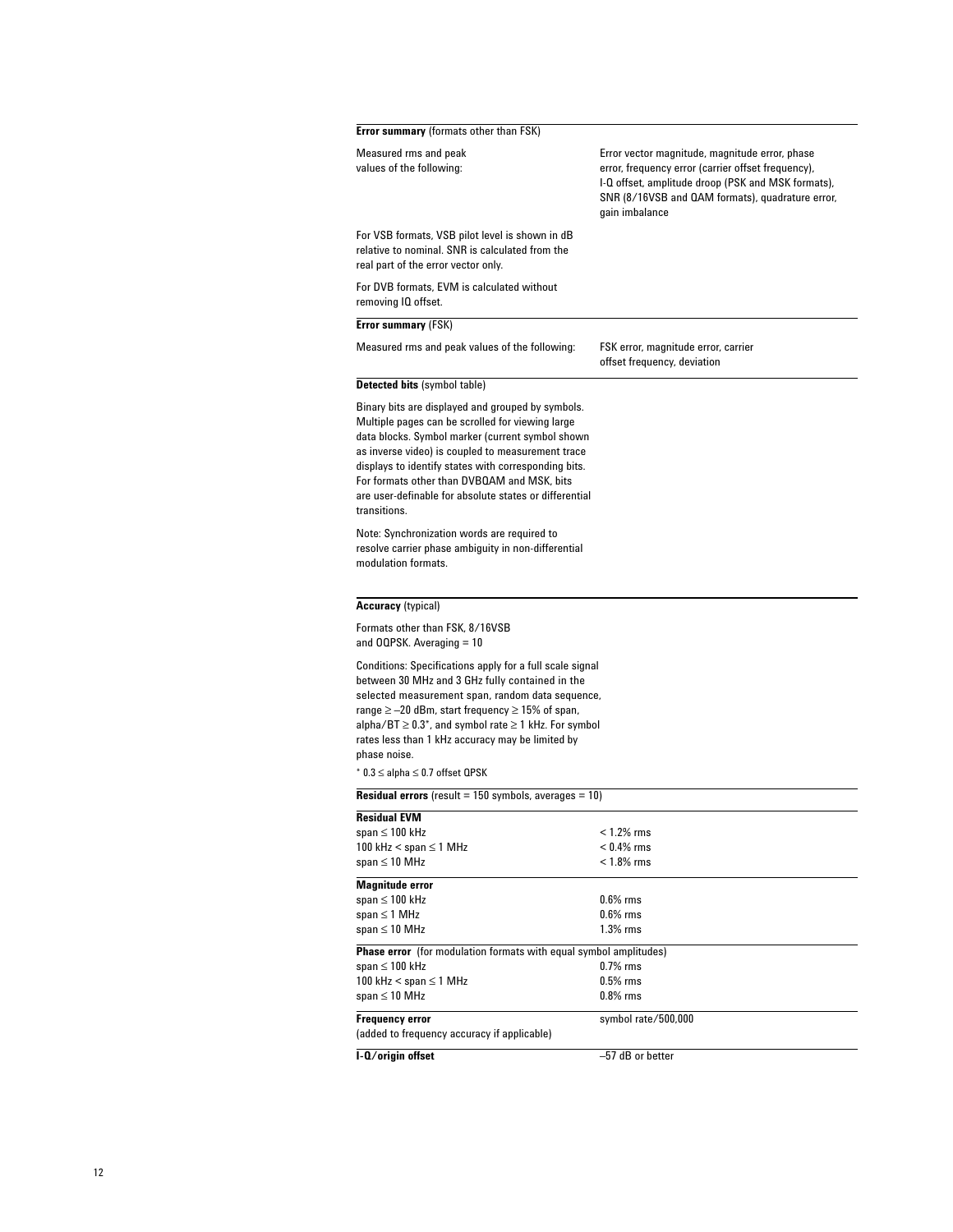# **Video modulation formats**

| video modulation formats                                                                                                                                                                                                                                                                                            |                                                                                             |
|---------------------------------------------------------------------------------------------------------------------------------------------------------------------------------------------------------------------------------------------------------------------------------------------------------------------|---------------------------------------------------------------------------------------------|
| <b>Residual errors</b><br>8/16 VSB: Symbol rate = 10.762 MHz, $\alpha$ = 0.115,<br>7 MHz span, full-scale signal, range ≥ -18 dBm,<br>result length = $800$ , averages = $10$                                                                                                                                       |                                                                                             |
| <b>Residual EVM</b>                                                                                                                                                                                                                                                                                                 | ≤ 1.7% (SNR ≥ 36 dB)                                                                        |
| 16, 32, 64, or 256 QAM: Symbol rate = 6.9 MHz,<br>$\alpha$ = 0.15, 8 MHz span, full-scale signal, range<br>$\ge$ -18 dBm, result length = 800, averages = 10                                                                                                                                                        |                                                                                             |
| <b>Residual EVM</b>                                                                                                                                                                                                                                                                                                 | ≤ 1.5% (SNR ≥ 40 dB)                                                                        |
| <b>Adaptive equalizer</b>                                                                                                                                                                                                                                                                                           |                                                                                             |
| Removes the effects of linear distortion (e.g. non-flat<br>frequency response, multipath, etc.) from modulation<br>quality measurements. Equalizer performance is a<br>function of the setup parameters (equalization filter<br>length, convergence, taps/symbol) and the quality<br>of the signal being equalized. |                                                                                             |
| <b>Equalizer type</b>                                                                                                                                                                                                                                                                                               |                                                                                             |
| Decision-directed, LMS, feed-forward<br>equalization with adjustable convergence rate                                                                                                                                                                                                                               |                                                                                             |
| Filter length                                                                                                                                                                                                                                                                                                       | 3-99 symbols, adjustable                                                                    |
| <b>Filter taps</b>                                                                                                                                                                                                                                                                                                  | 1, 2, 4, 5, 10, or 20 taps/symbol                                                           |
| <b>Measurement results provided</b>                                                                                                                                                                                                                                                                                 |                                                                                             |
| Equalizer impulse response                                                                                                                                                                                                                                                                                          |                                                                                             |
| Channel frequency response                                                                                                                                                                                                                                                                                          |                                                                                             |
| <b>Supported modulation formats</b>                                                                                                                                                                                                                                                                                 | MSK. BPSK. QPSK. OQPSK. DQPSK. $\pi$ /4DQPSK.<br>8PSK, 16QAM, 32QAM, 64QAM, 128QAM, 256QAM, |

8VSB, 16VSB,  $\frac{3\pi}{8}$  8PSK (EDGE), D8PSK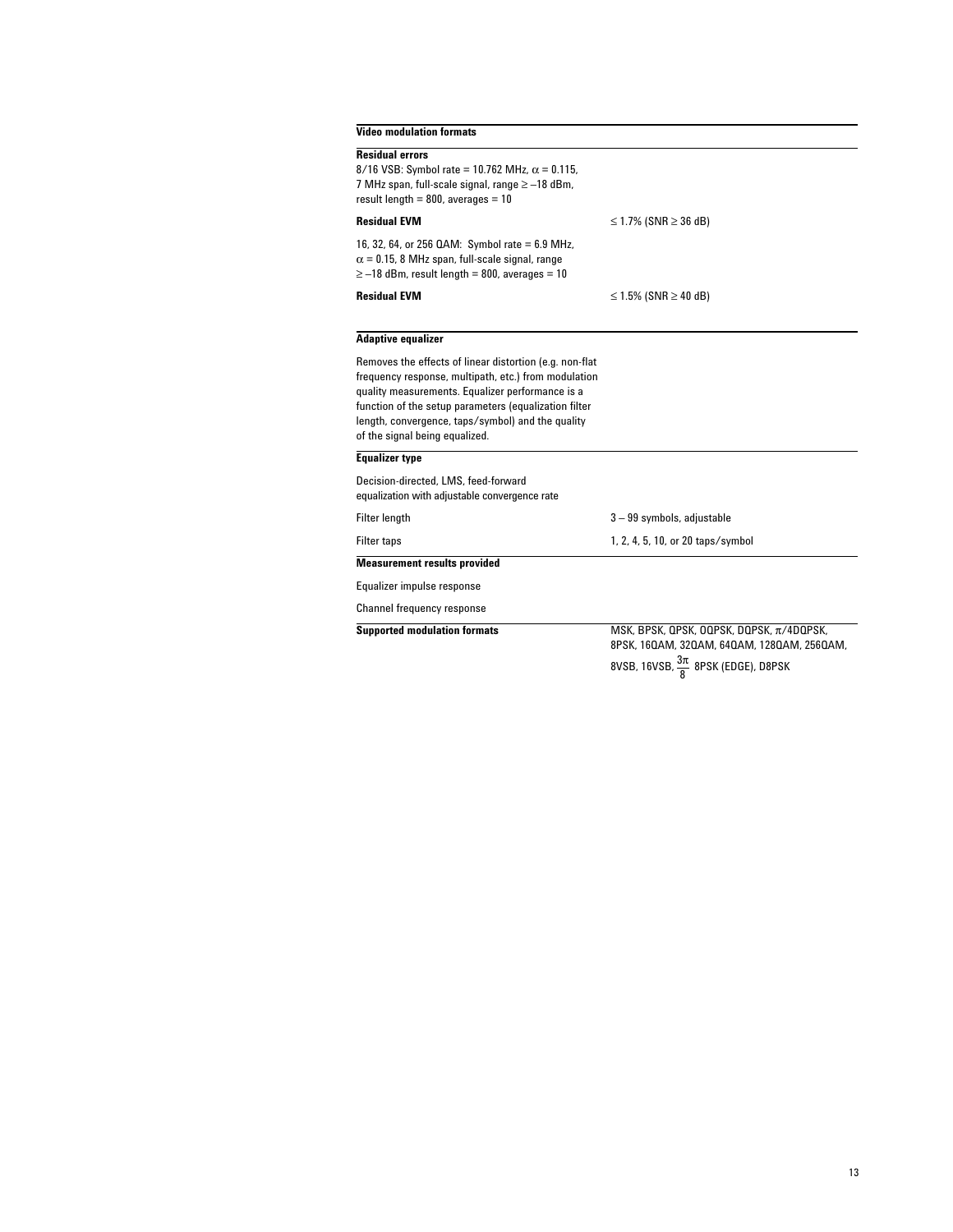# **3G Modulation Analysis (Option 89601A-B7N) Includes: W-CDMA/HSDPA**

**cdma2000/1xEV-DV 1xEV-DO TD-SCDMA**

### **W-CDMA/HSDPA modulation analysis**

| <b>Signal acquisition</b>                                                                                                                                                                         |                                                                                                                                                                                                                                                   |
|---------------------------------------------------------------------------------------------------------------------------------------------------------------------------------------------------|---------------------------------------------------------------------------------------------------------------------------------------------------------------------------------------------------------------------------------------------------|
| Result length                                                                                                                                                                                     | Adjustable between 1 and 27 slots <sup>1</sup>                                                                                                                                                                                                    |
| Samples per symbol                                                                                                                                                                                | 1                                                                                                                                                                                                                                                 |
| Triggering                                                                                                                                                                                        | Single/continuous, external                                                                                                                                                                                                                       |
| <b>Measurement region</b>                                                                                                                                                                         | Length and offset adjustable within result length                                                                                                                                                                                                 |
| Signal playback                                                                                                                                                                                   |                                                                                                                                                                                                                                                   |
| Result length                                                                                                                                                                                     | Adjustable between 1 and 27 slots <sup>1</sup>                                                                                                                                                                                                    |
| Capture length<br>(gap-free analysis at 0% overlap; at 5 MHz span)                                                                                                                                | $27$ slots <sup>1</sup>                                                                                                                                                                                                                           |
| <b>Supported formats</b>                                                                                                                                                                          |                                                                                                                                                                                                                                                   |
| <b>Formats</b>                                                                                                                                                                                    | Downlink, uplink                                                                                                                                                                                                                                  |
| Single-button presets                                                                                                                                                                             | Downlink, uplink                                                                                                                                                                                                                                  |
| Other adjustable parameters                                                                                                                                                                       |                                                                                                                                                                                                                                                   |
| Chip rate                                                                                                                                                                                         | Continuously adjustable                                                                                                                                                                                                                           |
| User-selectable alpha                                                                                                                                                                             | Continuously adjustable between 0.05 and 1, bypass                                                                                                                                                                                                |
| Scramble code (downlink)                                                                                                                                                                          | Continuously adjustable between 0 and 511                                                                                                                                                                                                         |
| Scramble code (uplink)                                                                                                                                                                            | Continuously adjustable between 0 and $2^{24} - 1$                                                                                                                                                                                                |
| Scramble code offset (downlink)                                                                                                                                                                   | Continuously adjustable between 0 and 15                                                                                                                                                                                                          |
| Scramble code type (downlink)                                                                                                                                                                     | Standard, left, right                                                                                                                                                                                                                             |
| Sync type (downlink)                                                                                                                                                                              | CPICH, SCH, CPICH (STTD antenna-2), symbol-based<br>(specify code channel and spread code length)                                                                                                                                                 |
| tDPCH (downlink)                                                                                                                                                                                  | Auto, manual (0x256 to 149x256 chips)                                                                                                                                                                                                             |
| Test models supported (downlink)                                                                                                                                                                  | Test models $1-5$                                                                                                                                                                                                                                 |
| Sync type (uplink)                                                                                                                                                                                | DPCCH (slot format 0 - 5), PRACH message                                                                                                                                                                                                          |
| Channel modulation scheme (downlink)                                                                                                                                                              | Auto-detect, QPSK, 16 QAM                                                                                                                                                                                                                         |
| Active channel threshold                                                                                                                                                                          | Auto, manual (0 dBc to -120 dBc)                                                                                                                                                                                                                  |
| Enable HSDPA analysis                                                                                                                                                                             | Off, On                                                                                                                                                                                                                                           |
| Gated active channel detection                                                                                                                                                                    | Off. On                                                                                                                                                                                                                                           |
| <b>Test model</b><br>None (auto active channel detection)<br>Test model 1<br>Test model 2<br>Test model 3<br>Test model 4<br>Test model 5 <sup>2</sup><br>Gated modulation detection <sup>2</sup> | 16 DPCH, 32 DPCH, 64 DPCH (with or without S-CCPCH)<br>With or without S-CCPCH<br>16 DPCH, 32 DPCH (with or without S-CCPCH)<br>With or without P-CPICH<br>2 HS-PDSCH with 6 DPCH, 4 HS-PDSCH with<br>14 DPCH, 8 HS-PDSCH with 30 DPCH<br>Off, On |
| Modulation scheme <sup>2</sup>                                                                                                                                                                    | Auto, QPSK, 8 PSK, 16 QAM                                                                                                                                                                                                                         |
| <b>Measurement results</b>                                                                                                                                                                        |                                                                                                                                                                                                                                                   |

**Composite** (all code channels at once or all symbol rates taken together)

| Code domain power    | All symbol rates together<br>Individual symbol rates (7.5, 15, 30, 60, 120, 240,<br>480, 960 ksps)                   |
|----------------------|----------------------------------------------------------------------------------------------------------------------|
| Code domain error    | Composite (all symbol rates taken together)<br>Individual symbol rates (7.5, 15, 30, 60, 120, 240,<br>480, 960 ksps) |
| IQ measured          | Time, spectrum                                                                                                       |
| IQ reference         | Time, spectrum                                                                                                       |
| IQ error versus time | Magnitude and phase (IQ measured versus reference)                                                                   |
| Error vector         | Time, spectrum (vector difference between<br>measured and reference)                                                 |

1. Requires alias protect = false, 11 slots when alias protect  $=$  true.

2. Parameter used only when HSDPA analysis is enabled.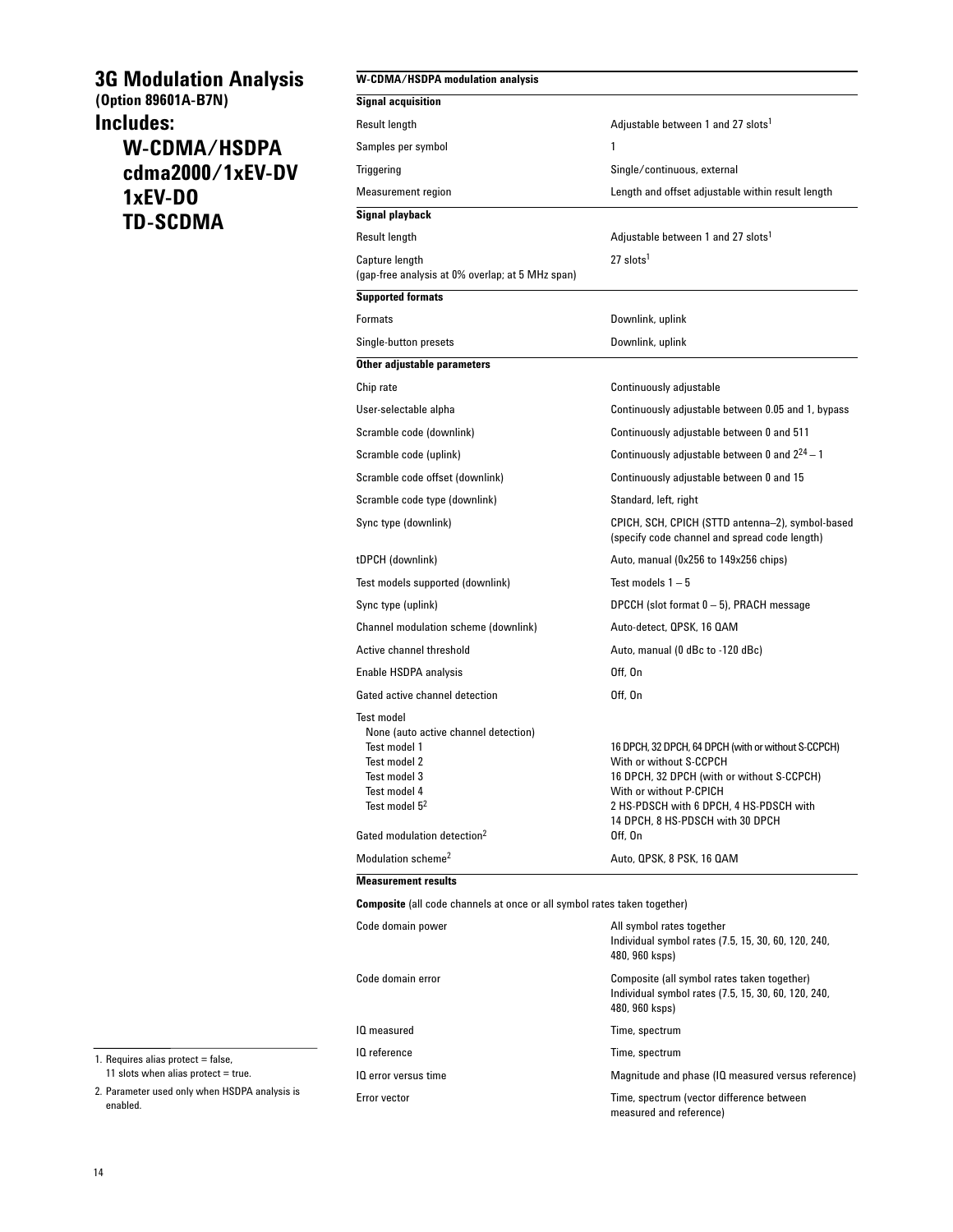| <b>Measurement results, continued</b>                                           |                                                                                                                                              |
|---------------------------------------------------------------------------------|----------------------------------------------------------------------------------------------------------------------------------------------|
| <b>Composite errors</b>                                                         | Summary of EVM, magnitude error, phase error, rho,<br>peak active CDE, peak CDE, Ttrigger, frequency error,<br>IQ origin offset, slot number |
| Code domain offset table                                                        | Timing and phase offsets for each active code                                                                                                |
| <b>Channel</b> (individual code channel)                                        |                                                                                                                                              |
| IQ measured                                                                     | Time                                                                                                                                         |
| IQ reference                                                                    | Time (reference computed from detected symbols)                                                                                              |
| IQ error versus time                                                            | Magnitude and phase (IQ measured versus reference)                                                                                           |
| Error vector                                                                    | Time (vector difference between measured<br>and reference)                                                                                   |
| Symbol table and error summary                                                  | Summary of EVM, magnitude error, phase error,<br>slot number, pilot bits, tDPCH, modulation format                                           |
| <b>Other</b>                                                                    |                                                                                                                                              |
| Pre-demodulation                                                                | Time, spectrum                                                                                                                               |
| <b>Display formats</b>                                                          |                                                                                                                                              |
| <b>CDP</b> measurement results                                                  | I and Q shown separately on same trace for uplink                                                                                            |
| <b>Channel measurement results</b>                                              | I and Q show separately                                                                                                                      |
| Code order                                                                      | Hadamard, bit reverse                                                                                                                        |
| Other                                                                           | Same as Option 89601A-AYA                                                                                                                    |
| Accuracy <sup>1</sup> (typical) (input range within 5 dB of total signal power) |                                                                                                                                              |
| <b>Code domain</b>                                                              |                                                                                                                                              |
| <b>CDP</b> accuracy                                                             | $\pm 0.3$ dB (spread channel power within 20 dB<br>of total power)                                                                           |
| Symbol power versus time                                                        | $\pm 0.3$ dB (spread channel power within 20 dB<br>of total power averaged over a slot)                                                      |
| <b>Composite EVM</b>                                                            |                                                                                                                                              |
| <b>EVM floor</b>                                                                | 1.6% or less for pilot only                                                                                                                  |
| <b>EVM</b> floor                                                                | 1.6% or less for test model 1 with 16 DPCH signal                                                                                            |
| <b>EVM floor</b>                                                                | 1.6% or less for test model 5, 8 HS-PDSCH with<br>30 DPCH, HSDPA enabled                                                                     |
| <b>Frequency error</b>                                                          |                                                                                                                                              |
| Range (CPICH sync type)                                                         | ±500 Hz                                                                                                                                      |
| Accuracy                                                                        | $±10$ Hz                                                                                                                                     |
| cdma2000/1xEV-DV modulation analysis                                            |                                                                                                                                              |
| <b>Signal acquisition</b>                                                       |                                                                                                                                              |
| Result length (adjustable)                                                      | $1 - 24$ PCG <sup>2</sup><br>Forward link, RF<br>$1 - 24$ PCG <sup>2</sup><br>Reverse link, RF                                               |
| Samples per symbol                                                              | 1                                                                                                                                            |
| Triggering                                                                      | Single/continuous, external                                                                                                                  |
| <b>Measurement region</b>                                                       | Length and offset adjustable within result length                                                                                            |
| Signal playback                                                                 |                                                                                                                                              |
| Result length                                                                   | Forward link, RF<br>$1 - 24$ PCG <sup>2</sup><br>$1 - 24$ PCG <sup>2</sup><br>Reverse link, RF                                               |
| Capture length<br>(gap-free analysis at 0% overlap; at 1.5 MHz span)            | 24 PCG <sup>2</sup>                                                                                                                          |
| <b>Supported formats</b>                                                        |                                                                                                                                              |
| <b>Formats</b>                                                                  | Forward, reverse                                                                                                                             |
| Single-button presets for                                                       | Forward, reverse                                                                                                                             |

1. Values apply between 30 MHz and 3 GHz.

2. Requires alias protect = false, 5 PCG when alias protect = true.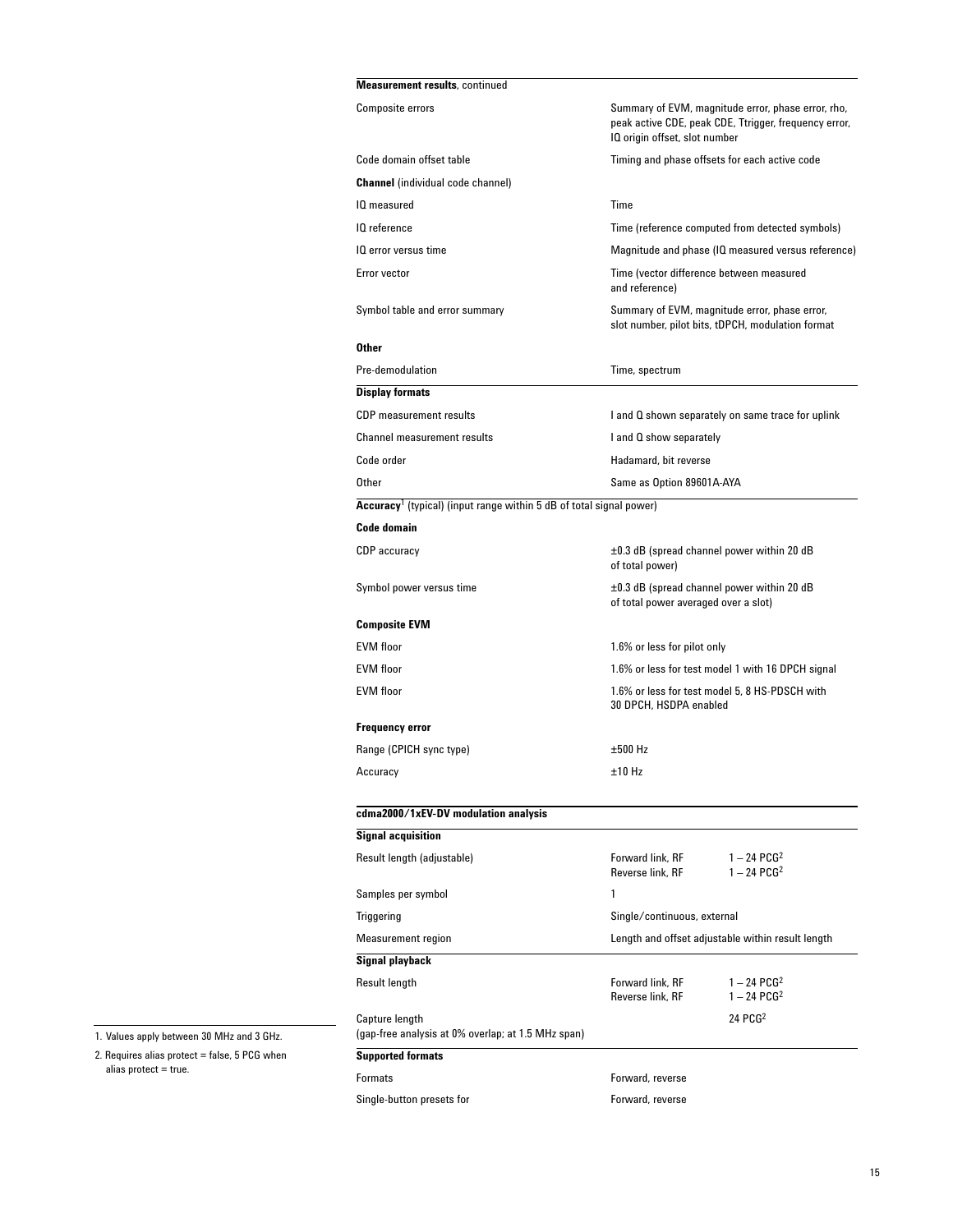### **Other adjustable parameters**

| Chip rate                                | Continuously adjustable          |
|------------------------------------------|----------------------------------|
| Long code mask (reverse)                 | 0                                |
| Base code length                         | 64, 128                          |
| Channel modulation scheme (forward)      | Auto, QPSK, 8 PSK, 16 QAM        |
| Active channel threshold                 | Auto, manual (0 dBc to -120 dBc) |
| Enable 1xEV-DV analysis                  | Off, On                          |
| Gated active channel detection           | Off. On                          |
| Multi-carrier filter                     | Off. On                          |
| PN offset                                | $0x64$ to $511x64$ chips         |
| Walsh code OOF                           | 0, 1, 2, 3                       |
| Defined active channels <sup>1</sup>     | 0ff. On                          |
| Walsh code column index <sup>1</sup>     | 0, 1, 2, 3                       |
| Walsh mask <sup>1</sup>                  | 0 to 1111111111111 (binary)      |
| F-PDCH0/1 number of codes <sup>1</sup>   | $F-PDCH0 + F-PDCH1 \leq 28$      |
| F-PDCH0/1 modulation scheme <sup>1</sup> | QPSK, 8 PSK, 16 QAM              |
| Gated modulation detection <sup>1</sup>  | 0ff. On                          |
| Modulation scheme <sup>1</sup>           | Auto, QPSK, 8 PSK, 16 QAM        |
| <b>Measurement results</b>               |                                  |

**Composite** (all code channels at once or all symbol rates taken together)

| Code domain power                        | All symbol rates together<br>Individual symbol rates<br>(9.6, 19.2, 38.4, 76.8, 153.6, 307.2 ksps)                                          |
|------------------------------------------|---------------------------------------------------------------------------------------------------------------------------------------------|
| Code domain error                        | Composite (all symbol rates taken together)<br>Individual symbol rates<br>(9.6, 19.2, 38.4, 76.8, 153.6, 307.2 ksps)                        |
| IQ measured                              | Time, spectrum                                                                                                                              |
| IQ reference                             | Time, spectrum (reference computed from detected<br>symbols)                                                                                |
| IQ error versus time                     | Magnitude and phase (IQ measured versus reference)                                                                                          |
| Error vector                             | Time, spectrum (vector difference between<br>measured and reference)                                                                        |
| <b>Composite errors</b>                  | Summary of EVM, magnitude error, phase error, rho,<br>peak active CDE, peak CDE, Ttrigger, frequency error,<br>IQ origin offset, PCG number |
| Code domain offset table                 | Timing and phase offset for each active code                                                                                                |
| <b>Channel</b> (individual code channel) |                                                                                                                                             |
| IQ measured                              | Time                                                                                                                                        |
| IQ reference                             | Time (reference computed from detected<br>symbols)                                                                                          |
| IQ error versus time                     | Magnitude and phase (IQ measured versus reference)                                                                                          |
| Error vector                             | Time (vector difference between measured<br>and reference)                                                                                  |
| Symbol table and error summary           | Summary of EVM, magnitude error, phase error,<br>PCG number, modulation format                                                              |
| <b>Other</b>                             |                                                                                                                                             |
| Pre-demodulation                         | Time, spectrum                                                                                                                              |
| <b>Display formats</b>                   |                                                                                                                                             |
| <b>CDP</b> measurement results           | I and Q shown separately on same trace for uplink                                                                                           |
| <b>Channel measurement results</b>       | I and Q show separately                                                                                                                     |
| Code order                               | Hadamard, bit reverse                                                                                                                       |
| Other                                    | Same as Option 89601A-AYA                                                                                                                   |

1. Parameter used only when 1xEV-DV analysis is enabled.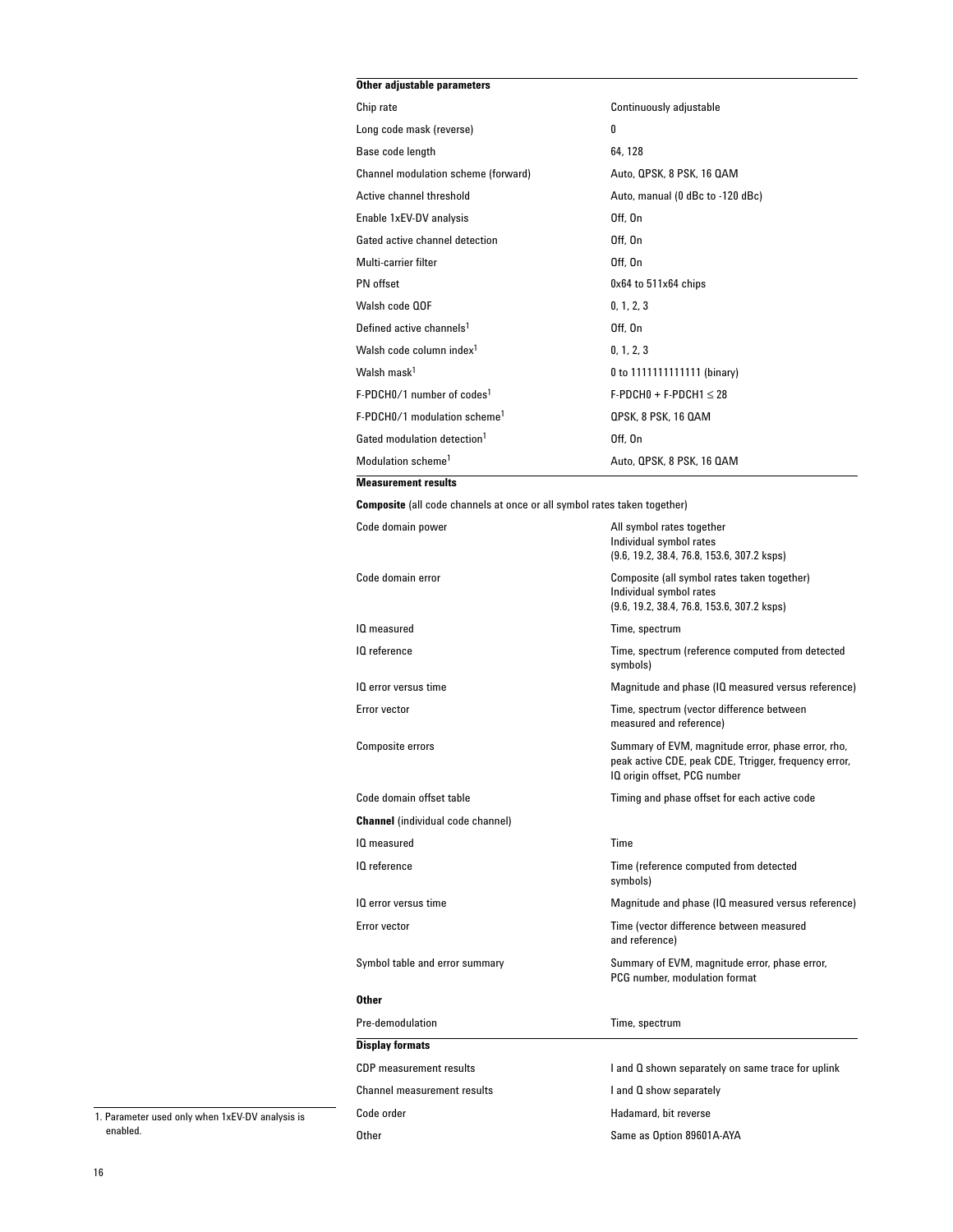## **Accuracy**<sup>1</sup> (typical) (input range within 5 dB of total signal power)

| Code domain                                                         |                                                                                        |
|---------------------------------------------------------------------|----------------------------------------------------------------------------------------|
| CDP accuracy                                                        | $\pm 0.3$ dB (spread channel power within 20 dB<br>of total power)                     |
| Symbol power versus time                                            | $\pm 0.3$ dB (spread channel power within 20 dB<br>of total power averaged over a PCG) |
| Composite EVM                                                       |                                                                                        |
| <b>EVM</b> floor                                                    | 1.6% or less                                                                           |
| EVM floor                                                           | 1.6% or less 9 active channels                                                         |
| EVM floor                                                           | 1.6% or less 16 QAM, F-PDCH with 15 codes,<br>1xEV-DV enabled                          |
| Frequency error                                                     |                                                                                        |
| Range (CPICH sync type)                                             | $±500$ Hz                                                                              |
| Accuracy                                                            | ±10 Hz                                                                                 |
| 1xEV-DO modulation analysis                                         |                                                                                        |
| <b>Signal acquisition</b>                                           |                                                                                        |
| Result length                                                       |                                                                                        |
| <b>Forward link</b>                                                 | $1 - 18$ slots <sup>2</sup>                                                            |
| Reverse link                                                        | $1 - 18$ slots <sup>2</sup>                                                            |
| Samples per symbol                                                  | 1                                                                                      |
| Triggering                                                          | Single/continuous, external                                                            |
| Measurement region (applies to CDP results)                         | Interval and offset adjustable within result length                                    |
| Signal playback                                                     |                                                                                        |
| Result length                                                       |                                                                                        |
| <b>Forward link</b>                                                 | $1 - 18$ slots <sup>2</sup>                                                            |
| Reverse link                                                        | $1 - 18$ slots <sup>2</sup>                                                            |
| Capture length<br>(gap-free analysis at 0% overlap at 1.5 MHz span) | $18$ slots <sup>2</sup>                                                                |
| <b>Supported formats</b>                                            |                                                                                        |
| Formats                                                             | Forward (BTS), reverse (AT)                                                            |
| Single-button presets                                               | Forward, reverse                                                                       |
| Other adjustable parameters                                         |                                                                                        |
| Chip rate                                                           | Continuously adjustable                                                                |
| Analysis channel (forward)                                          | Preamble, pilot, MAC, data                                                             |
| PN offset (forward)                                                 | Continuously adjustable from 0x64 to 511x64 chips                                      |
| Preamble length (forward)                                           | Auto detection or settable from $0 - 1024$ chips                                       |
| Data modulation type (forward)                                      | QPSK, 8PSK, 16QAM                                                                      |
| Long code masks (reverse)                                           | Continuously adjustable from 0x0000000000 to<br>0x3FFFFFFFFFF                          |
| <b>Measurement results</b>                                          |                                                                                        |
| Overall                                                             |                                                                                        |
|                                                                     |                                                                                        |

1. Values apply between 30 MHz and 3 GHz.

2. For alias protection = false, three slots when alias protection true.

Error summary (forward) Overall 1 and overall 2 results for: rho, EVM, magnitude error, phase error, frequency error, slot number and IQ offset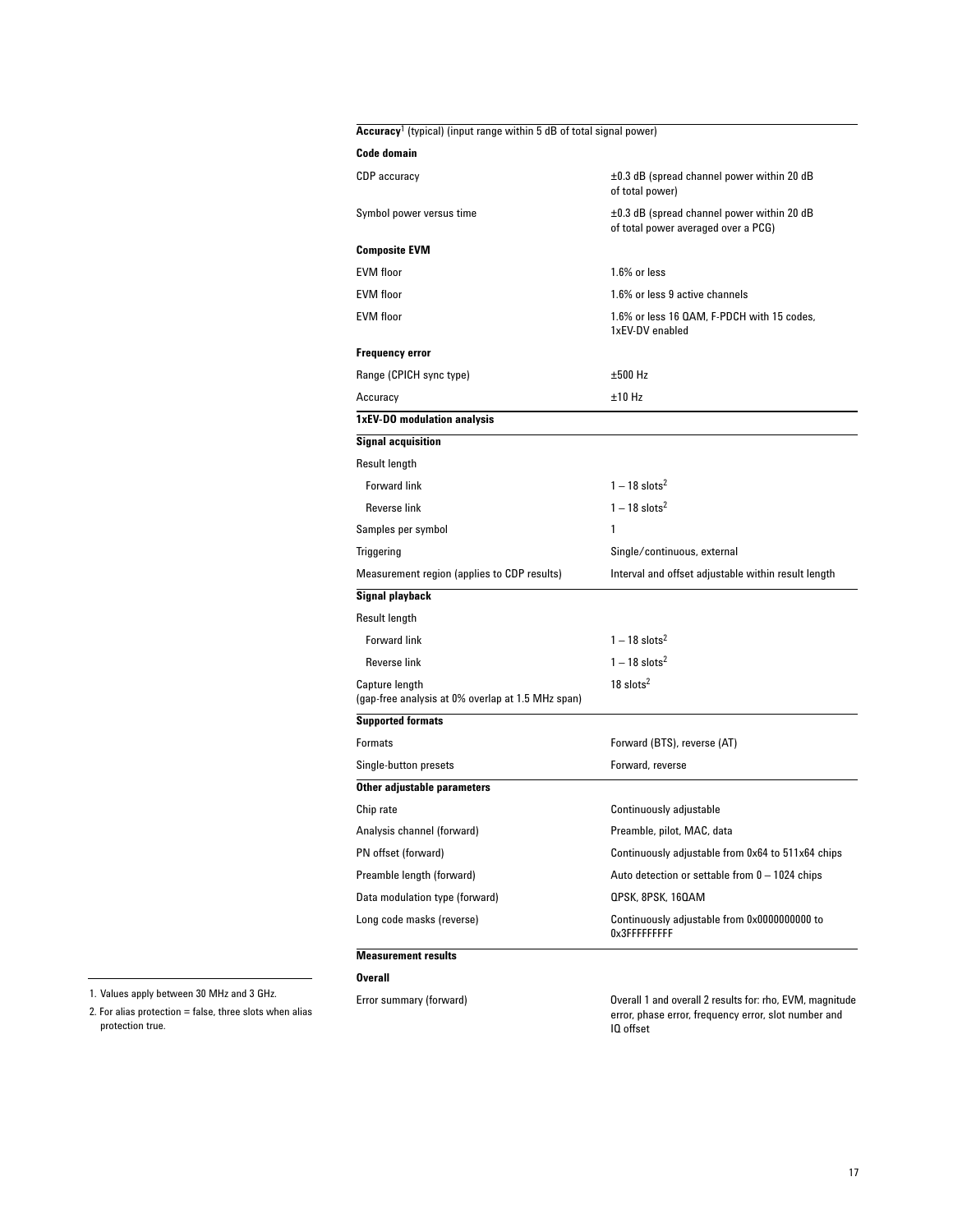**Composite** (all code channels at once or all symbol rates taken together)

| Code domain power                                                               | All symbols taken together<br>Individual symbol rates (9.6, 19.2, 38.4, 76.8, 153.6,<br>307.2 ksps)                               |
|---------------------------------------------------------------------------------|-----------------------------------------------------------------------------------------------------------------------------------|
| Code domain error (reverse)                                                     | All symbols taken together<br>Individual symbol rates (9.6, 19.2, 38.4, 76.8, 153.6,<br>307.2 ksps)                               |
| IQ measured                                                                     | Time, spectrum                                                                                                                    |
| IQ reference                                                                    | Time, spectrum                                                                                                                    |
| IQ error versus time                                                            | Magnitude and phase (IQ measured versus reference)                                                                                |
| Error vector                                                                    | Time, spectrum (vector difference between measured<br>and reference)                                                              |
| Error summary (forward)                                                         | EVM, magnitude error, phase error, rho, frequency<br>error, IQ offset, slot number, preamble length                               |
| Error summary (reverse)                                                         | EVM, magnitude error, phase error, rho, frequency<br>error, IQ offset, slot number, peak CDE, pilot, RRI,<br>ACK, DRC, data power |
| <b>Channel</b> (individual code channel, reverse only)                          |                                                                                                                                   |
| IQ measured                                                                     | Time                                                                                                                              |
| IQ reference                                                                    | Time                                                                                                                              |
| IQ error versus time                                                            | Magnitude and phase (IQ measured versus reference)                                                                                |
| Error vector                                                                    | Time (vector difference between measured<br>and reference)                                                                        |
| Symbol table and error summary                                                  | EVM, magnitude error, phase error, slot number                                                                                    |
| Other                                                                           |                                                                                                                                   |
| Pre-demodulation                                                                | Time, spectrum                                                                                                                    |
| <b>Display formats</b>                                                          |                                                                                                                                   |
| <b>CDP</b> measurement results                                                  | I and Q shown separately on same trace                                                                                            |
| Channel measurement results (reverse)                                           | I and Q shown separately                                                                                                          |
| Code order                                                                      | Hadamard, bit reverse                                                                                                             |
| Accuracy <sup>1</sup> (typical) (input range within 5 dB of total signal power) |                                                                                                                                   |
| <b>Code domain</b>                                                              |                                                                                                                                   |
| <b>CDP</b> accuracy                                                             | $\pm 0.3$ dB (spread channel power within 20 dB of<br>total power)                                                                |
| Symbol power versus time                                                        | $\pm 0.3$ dB (spread channel power within 20 dB of<br>total power)                                                                |
| <b>Composite EVM</b>                                                            |                                                                                                                                   |
| <b>EVM</b> floor                                                                | $1.6\%$ max                                                                                                                       |
| <b>Frequency error</b>                                                          |                                                                                                                                   |
| Lock range                                                                      | ±500 Hz                                                                                                                           |
| Accuracy                                                                        | ±10 Hz                                                                                                                            |

#### **TD-SCDMA modulation analysis**<sup>2</sup>

| <b>Signal acquisition</b>                 |                                                     |
|-------------------------------------------|-----------------------------------------------------|
| Result length                             | $1-5$ subframes <sup>3</sup>                        |
| Start boundary                            | Sub-frame, 2 frames                                 |
| Time reference                            | Trigger point, downlink pilot, uplink pilot         |
| Samples per symbol (code channel results) | 1                                                   |
| Samples per chip (composite results)      |                                                     |
| Triggering                                | Single/continuous, external                         |
| <b>Measurement region</b>                 | Analysis timeslot selectable within first sub-frame |

1. Values apply between 30 MHz and 3 GHz.

 $2.$  Requires alias protect = false.

3. Requires frequency span ≤ 2.5 MHz, subframe start boundary. Drops to two subframes for two frame start boundary.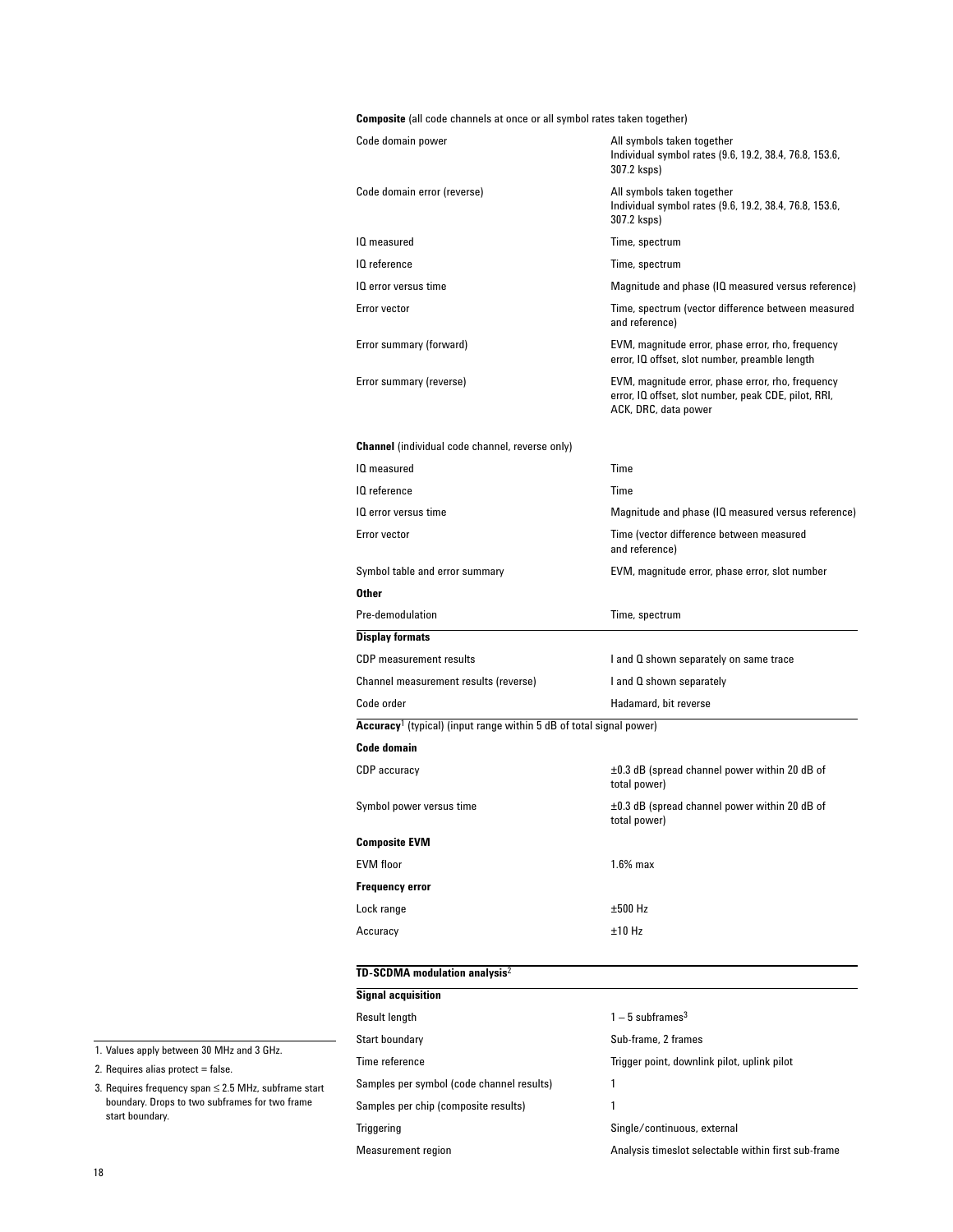| $1-5$ subframes <sup>1</sup>                 |
|----------------------------------------------|
| 5 subframes <sup>1</sup>                     |
|                                              |
| Downlink, uplink                             |
| TSM (v3.0.0)                                 |
|                                              |
| Continuously adjustable                      |
| Continuously adjustable between 0.05 and 1.0 |
| $0 - 31$                                     |
| $0 - 255$ or limited to code group           |
| $0 - 127$ or limited to code group           |
| $0 - 127$ or limited to code group           |
| 2, 4, 6, 8, 10, 12, 14, 16                   |
| $1 - max$ users                              |
|                                              |

### **Measurement results**

**Composite** (all code channels at once or all symbol rates taken together)

| Code domain power                        | All symbol rates and code channels taken together;<br>Individual symbol rates (80, 160, 320, 640, 1280 ksps)                       |
|------------------------------------------|------------------------------------------------------------------------------------------------------------------------------------|
| Code domain error                        | All symbol rates and code channels taken together;<br>Individual symbol rates (80, 160, 320, 640, 1280 ksps)                       |
| IQ measured                              | Time, spectrum                                                                                                                     |
| IQ reference                             | Time, spectrum                                                                                                                     |
| IQ error versus time                     | Magnitude and phase (IQ measured versus reference)                                                                                 |
| Error vector                             | Time, spectrum (vector difference between measured<br>and reference)                                                               |
| Error summary                            | EVM, magnitude error, phase error, rho, peak active<br>CDE, peak CDE, frequency error, IQ offset, IQ skew,<br>slot amplitude droop |
| <b>Channel</b> (individual code channel) |                                                                                                                                    |
| IQ measured                              | Time                                                                                                                               |
| IQ reference                             | Time                                                                                                                               |
| IQ error versus time                     | Magnitude and phase (IQ measured versus reference)                                                                                 |
| Error vector                             | Time (vector difference between measured and<br>reference)                                                                         |
| Symbol table and error summary           | EVM, magnitude error, phase error, data bits                                                                                       |
| Layer (all code channels at once)        |                                                                                                                                    |
| Code domain power                        | All symbol rates taken together; Individual symbol<br>rates (80, 160, 320, 640, 1280 ksps)                                         |
| Code domain error                        | All symbol rates taken together; Individual symbol<br>rates (80, 160, 320, 640, 1280 ksps)                                         |

<sup>1.</sup> Requires frequency span ≤ 2.5 MHz, subframe start boundary. Drops to two subframes for two frame start boundary.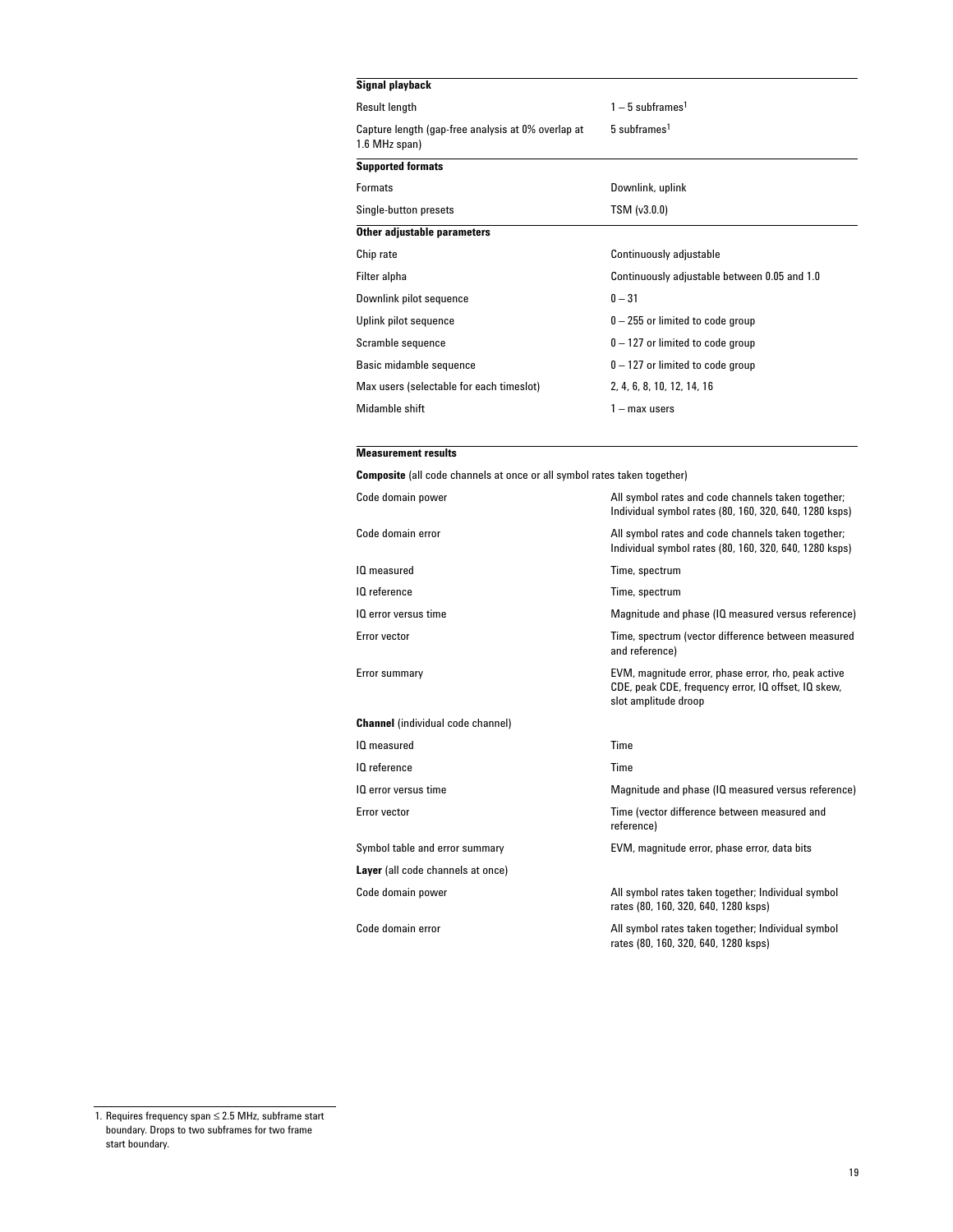| <b>Overall</b>                                                                                                                                                                                                                                                                                 |                                                                                |  |
|------------------------------------------------------------------------------------------------------------------------------------------------------------------------------------------------------------------------------------------------------------------------------------------------|--------------------------------------------------------------------------------|--|
| Time                                                                                                                                                                                                                                                                                           | Aligned analysis region; active timeslots highlighted                          |  |
| <b>Filtered time</b>                                                                                                                                                                                                                                                                           | IQ time; RRC filtered; resampled to 4x chip rate                               |  |
| Gate time                                                                                                                                                                                                                                                                                      | Gated IQ time                                                                  |  |
| Gate spectrum                                                                                                                                                                                                                                                                                  | Averaged and instantaneous                                                     |  |
| Gate PDF, CDF                                                                                                                                                                                                                                                                                  | PDF, CDF of gate time magnitude                                                |  |
| Error summary                                                                                                                                                                                                                                                                                  | Timing error, total power, midamble power, and data<br>power for each timeslot |  |
| <b>Other</b>                                                                                                                                                                                                                                                                                   |                                                                                |  |
| Analysis timeslot                                                                                                                                                                                                                                                                              | CCDF                                                                           |  |
| Pre-demodulation                                                                                                                                                                                                                                                                               | Time, spectrum, correction                                                     |  |
| <b>Display formats</b>                                                                                                                                                                                                                                                                         |                                                                                |  |
| Overall time measurement results<br>Active timeslots highlighted with background color                                                                                                                                                                                                         |                                                                                |  |
| CDP and CDE measurement results<br>Active code channels highlighted by CDP layer color                                                                                                                                                                                                         |                                                                                |  |
| Accuracy <sup>1</sup> (typical) (input range within 5 dB of total signal power)                                                                                                                                                                                                                |                                                                                |  |
| Code domain                                                                                                                                                                                                                                                                                    |                                                                                |  |
| CDP accuracy                                                                                                                                                                                                                                                                                   | ±0.3 dB (spread channel power within 20 dB of<br>total power)                  |  |
| Symbol power versus time                                                                                                                                                                                                                                                                       | $\pm 0.3$ dB (spread channel power within 20 dB of<br>total power)             |  |
| <b>Composite EVM</b>                                                                                                                                                                                                                                                                           |                                                                                |  |
| <b>EVM floor</b>                                                                                                                                                                                                                                                                               | $1.5%$ max                                                                     |  |
| <b>Frequency error</b>                                                                                                                                                                                                                                                                         |                                                                                |  |
| Lock range                                                                                                                                                                                                                                                                                     | ±500 Hz                                                                        |  |
| Accuracy                                                                                                                                                                                                                                                                                       | $±25$ Hz                                                                       |  |
| This option links the 89600 VSA with design simulations<br>running on the Agilent EEsof Advanced Design System,<br>providing real-time, interactive analysis of results. It<br>adds vector signal analyzer sink and source components<br>to the Agilent Ptolemy simulation environment. When a |                                                                                |  |

**Dynamic Links to EEsof ADS (Option 89601A-105)**

**Source component**

| <b>ADS</b> version required     | ADS 2001 or later                              |
|---------------------------------|------------------------------------------------|
| ADS output data types supported | Timed<br>Data:                                 |
|                                 | Frequency                                      |
|                                 | Demod errors                                   |
|                                 | Complex scalar                                 |
|                                 | Float scalar                                   |
|                                 | Integer scalar                                 |
|                                 | Control: Data gap indicator                    |
| <b>VSA input modes</b>          | Hardware                                       |
|                                 | Recording                                      |
| <b>VSA analysis range</b>       | Dependent on input mode and hardware installed |

simulation is run, the 89600 software is automatically launched. The VSA sink component analyzes waveform data from a simulation. Its user interface and measurement functions are the same in this mode as for hardware-based measurements. The VSA source component outputs measurement data to a simulation. Its input data can be from a recording or hardware. Front-end hardware need not be present when using either component, unless live measurements are to be sourced into a

1. Values apply between 30 MHz and 3 GHz.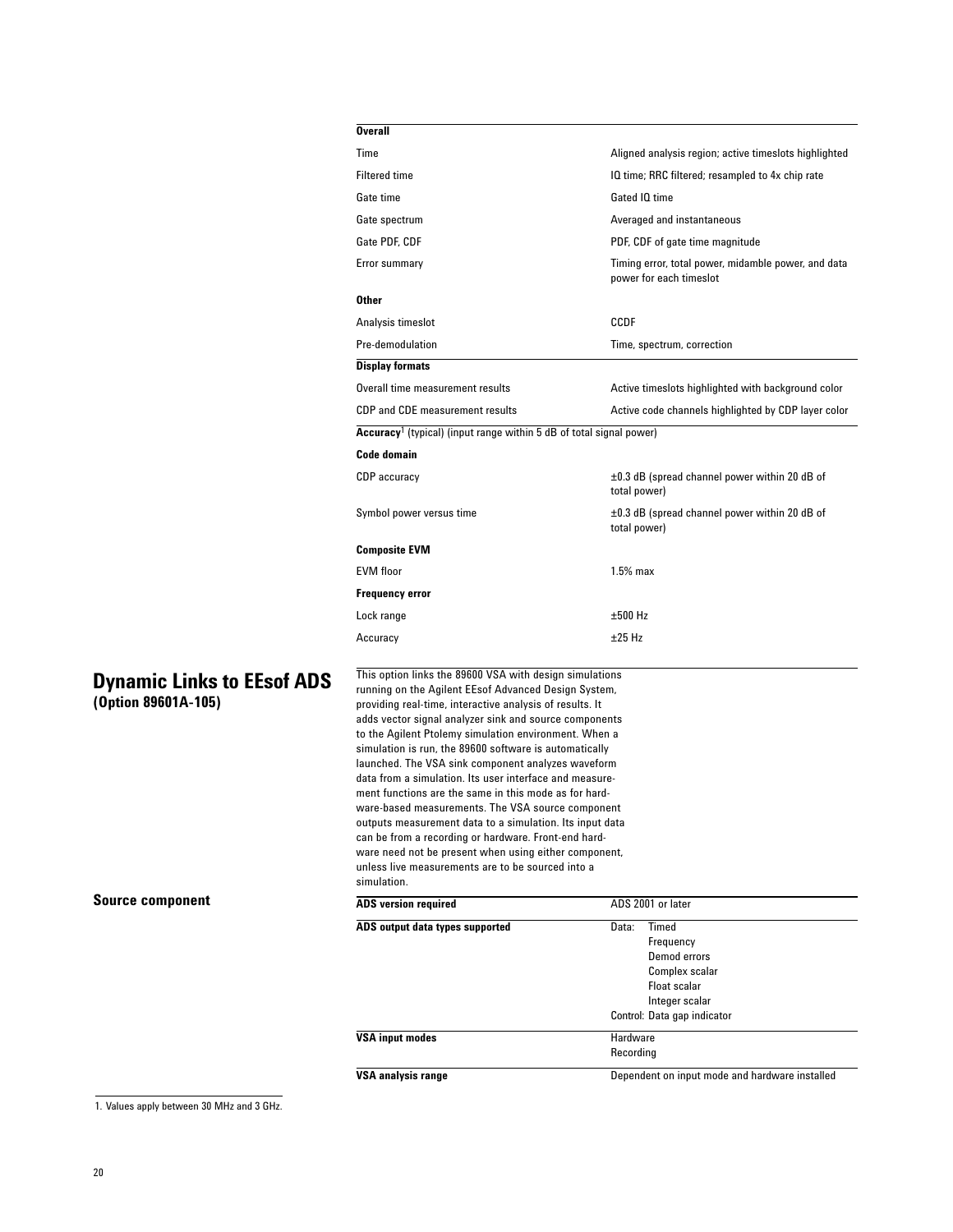| VSA component parameters (user settable)            | <b>VSATitle</b>                    |
|-----------------------------------------------------|------------------------------------|
|                                                     | ControlSimulation                  |
|                                                     | OutputType                         |
|                                                     | Pause                              |
|                                                     | <b>VSATrace</b>                    |
|                                                     | TStep                              |
|                                                     | SetUpFile                          |
|                                                     | RecordingFile                      |
|                                                     | SetUpUse                           |
|                                                     | AutoCapture                        |
|                                                     | DefaultHardware                    |
|                                                     |                                    |
| <b>VSA component parameters</b>                     | Carrier frequency                  |
| (passed to ADS, timed output only)                  | TStep                              |
|                                                     |                                    |
| <b>ADS</b> version required                         | ADS 1.3 or later                   |
|                                                     |                                    |
| ADS input data types supported                      | Float                              |
|                                                     | Complex                            |
|                                                     | Timed - baseband                   |
|                                                     | Timed - ComplexEnv                 |
|                                                     |                                    |
| <b>VSA input modes</b>                              | Single channel                     |
|                                                     | Dual channel                       |
|                                                     | $1 + i0$                           |
| <b>VSA analysis range</b>                           |                                    |
| <b>Carrier frequency</b>                            | $dc$ to $> 1$ THz                  |
| TStep (sample time)                                 | $< 10^{-12}$ to $> 10^{3}$ seconds |
| VSA component parameters (user-settable)            | <b>VSATitle</b>                    |
|                                                     | TStep                              |
|                                                     | SamplesPerSymbol                   |
|                                                     | RestoreHW                          |
|                                                     | SetupFile                          |
|                                                     |                                    |
|                                                     | Start                              |
|                                                     | Stop                               |
|                                                     | TclTkMode                          |
|                                                     | RecordMode                         |
|                                                     | <b>SetFreqProp</b>                 |
| VSA component parameters (passed from ADS)          | <b>Carrier frequency</b>           |
|                                                     | TStep                              |
|                                                     | Data type                          |
| Number of VSAs that can run concurrently            |                                    |
| ADS version 1.5 and later                           | 20                                 |
| ADS version 1.3                                     | 1                                  |
|                                                     |                                    |
| <b>Required ADS components</b>                      |                                    |
| <b>EEsof Design Environment</b>                     | E8900A/AN                          |
| <b>EEsof Data Display</b>                           | E8901A/AN                          |
| <b>EEsof Ptolemy Simulator</b>                      | E8823A/AN                          |
| Recommended ADS configurations:                     |                                    |
|                                                     |                                    |
| <b>EEsof Communication System Designer Pro</b>      | E8851A/AN                          |
| <b>EEsof Communication System Designer Premiere</b> | E8852A/AN                          |

# **Sink component**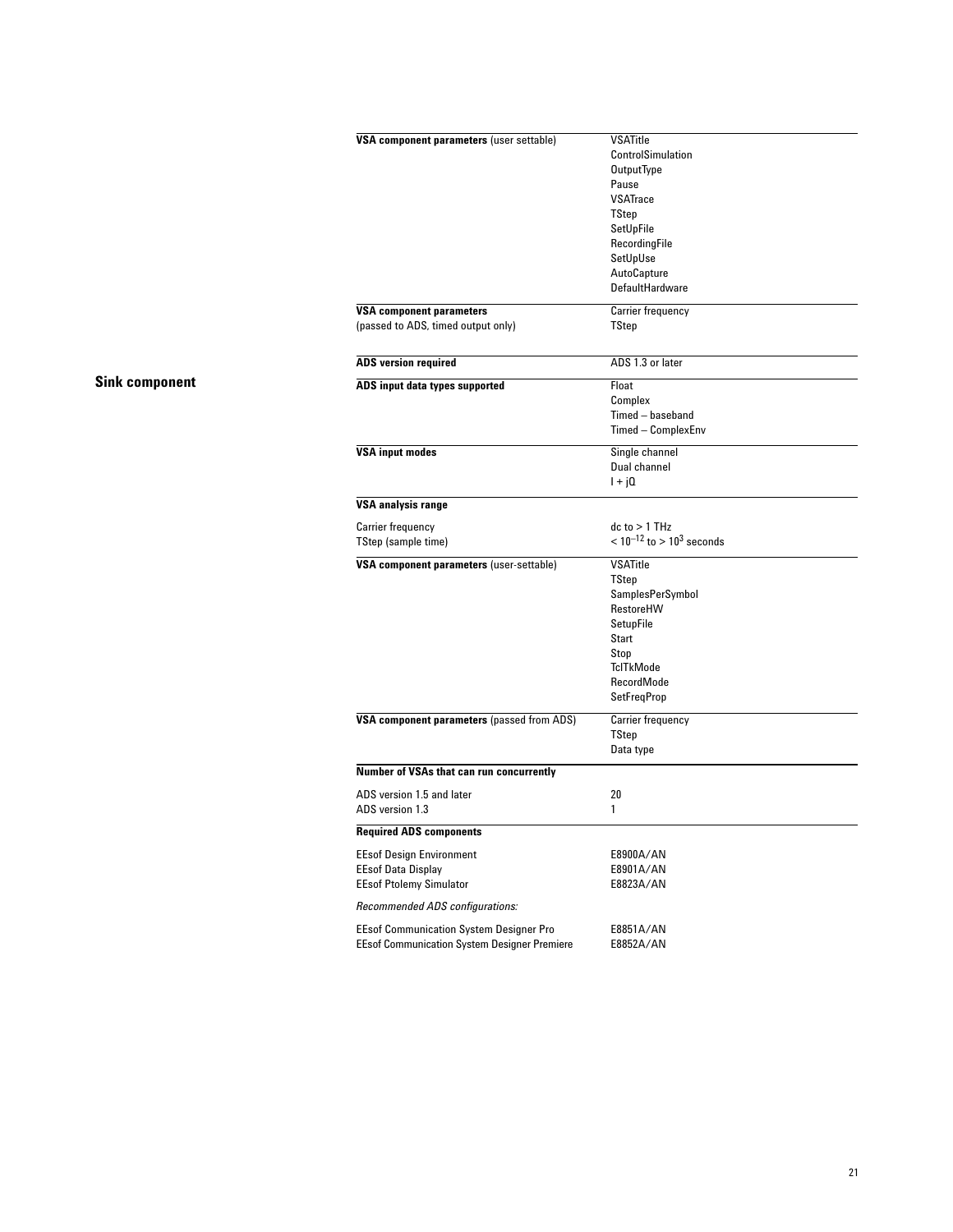# **Appendix A** Required hardware and software

# **When ordering an ESA-E spectrum analyzer**

The ESA-E/89601A combination works with any new ESA-E Series model E4402B, E4404B, E4405B, E4407B with firmware version A.08.04 or higher.

Unless otherwise marked the following options must be installed in the ESA-E used in the combination.

#### **Table 1. Options required in the ESA-E**

| <b>Option</b> | <b>Description</b>                   |
|---------------|--------------------------------------|
| COM           | <b>Communications test analyzer</b>  |
| A4H           | <b>GPIB and Centronic interfaces</b> |
|               | (default)                            |

or:

### **Option Description**

| B7D    | Digital signal processing and<br>fast ADC |
|--------|-------------------------------------------|
| B7E    | <b>RF</b> communication hardware          |
|        | (ID 117 or higher required for IF         |
|        | magnitude triggering)                     |
| 1D5    | High stability frequency reference        |
| A4H    | <b>GPIB and Centronic interfaces</b>      |
| $229*$ | Modulation analysis personality           |
|        | (version A.02.01 or higher)               |
| $231*$ | 89600 VSA link personality                |
|        | (version A.02.00 or higher)               |
|        |                                           |

\* Ordering at least one option is required.

### **Existing ESA-E spectrum analyzers**

The following options are needed in an existing ESA-E spectrum analyzer for it to work with the 89601A software.

#### **Table 2. ESA-E existing analyzer options**

| Option | <b>Description</b>                          |
|--------|---------------------------------------------|
| B7D    | Digital signal processing and               |
|        | fast ADC                                    |
| B7F    | <b>RF</b> communication hardware, ID        |
|        | 117 or higher reguired for IF               |
|        | magnitude triggering                        |
| 1D5    | High stability frequency reference          |
| A4H    | <b>GPIB and Centronic interfaces</b>        |
| B72    | Increase memory to 16 MB                    |
| $229*$ | Modulation analysis personality             |
|        | (version A.02.01 or higher)                 |
| $231*$ | 89600 VSA link personality                  |
|        | (version A.02.00 or higher)                 |
|        | * Ordering at least one option is required. |

To find whether these options are in your ESA-E press the following buttons on the ESA-E front panel: [**System]>[More]>[Show System]**.

### **89601A vector signal analysis software**

The ESA-E/89601A combination works with 89601A vector signal analysis software version 3.01, or greater.

The following options must be installed with 89601A software.

#### **Table 3. Required options**

|     | <b>Option Description</b>             |
|-----|---------------------------------------|
| 200 | Basic vector signal analysis software |
| 300 | Hardware connectivity                 |

The following options are recommended for use with the 89601A software.

#### **Table 4. Recommended options for 89601A software**

| <b>Option</b> | <b>Description</b>                |  |
|---------------|-----------------------------------|--|
| AYA           | <b>Vector modulation analysis</b> |  |
| B7N           | 3G modulation analysis            |  |
|               | (W-CDMA, cdma2000, 1xEV-DO,       |  |
|               | and TD-SCDMA)                     |  |

### **PC for 89601A software**

The 89601A requires a PC connected via GPIB I/O to the ESA-E to run. Either a laptop or desktop PC may be used as long as it meets or exceeds the following minimum requirements<sup>1</sup>:

- •> 300 MHz Pentium® or AMD-K6 •128 MB RAM
- (256 MB recommended)
- •4 MB video RAM (8 MB recommended)
- •Hard disk with 100 MB of available space
- •Microsoft® Windows 2000, NT 4.0 (service pack 6a, or greater required), or XP Professional®
- •CD ROM drive (can be provided via network access), 3.5 inch floppy disk drive (can be provided via network access)
- •GPIB interface

<sup>1.</sup> For best immunity from electrostatic discharge (ESD), use a desktop PC.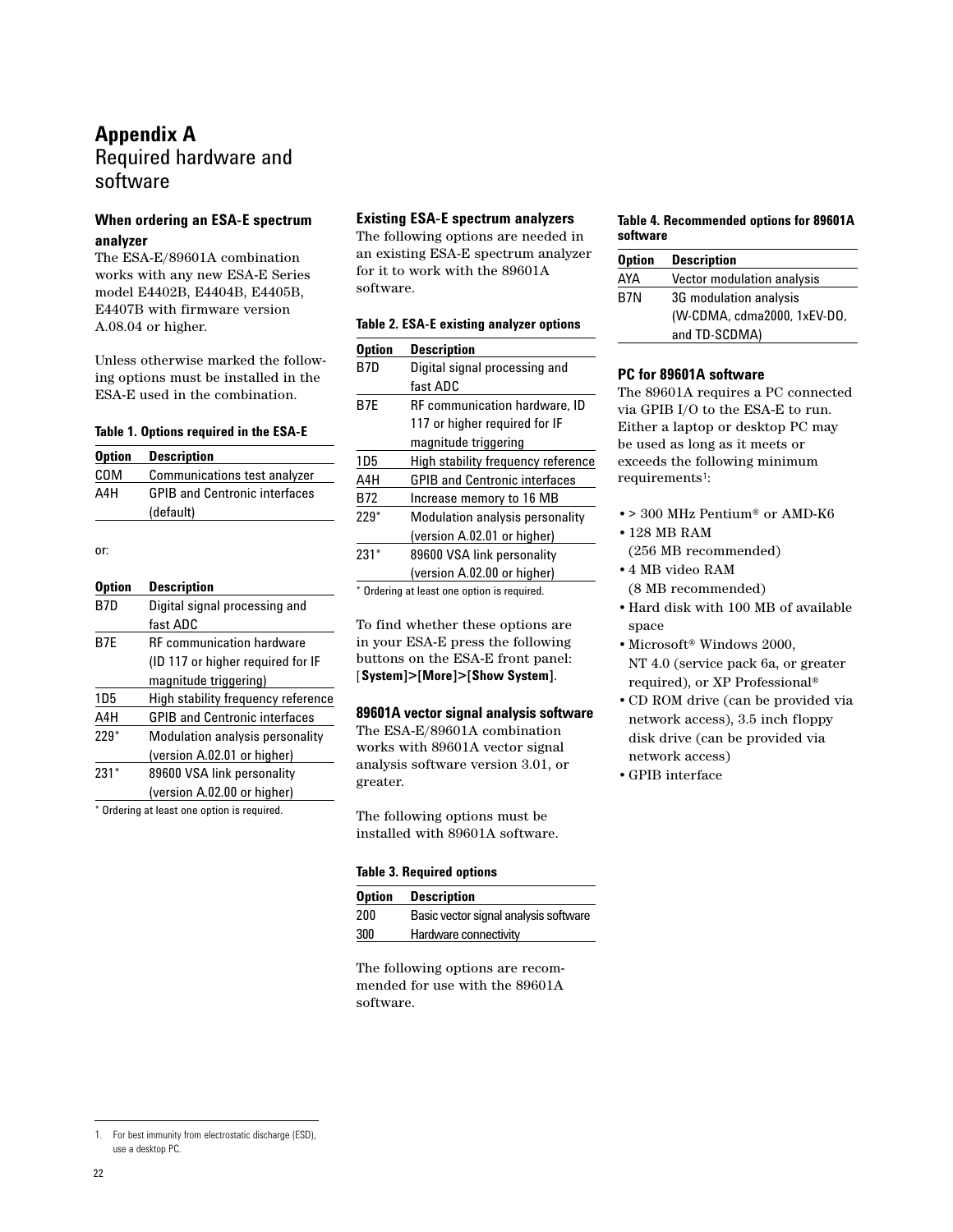# **Appendix B** PC to ESA-E spectrum analyzer interface configuration

The ESA-E Series spectrum analyzers with Option E44xxA-A4H support GPIB I/O. The following interface cards and cables are recommended for connecting the ESA-E to a PC via GPIB1.

### **Table 5. PC interface and connection cables**

| <b>Description</b>                | <b>Part number</b> | <b>Notes</b>                                                                                      |
|-----------------------------------|--------------------|---------------------------------------------------------------------------------------------------|
| PCMCIA<br><b>GPIB</b> card        | 778034-02          | For laptop PCs, comes with a two-meter<br><b>GPIB cable. Available from National Instruments.</b> |
| <b>PCI GPIB</b><br>interface card | 82350              | For desktop PCs, requires GPIB cable<br>(10833A). Available from Agilent.                         |
| One-meter<br><b>GPIB</b> cable    | 10833A             | Available from Agilent.                                                                           |
| USB/GPIB                          | 82357A             | Available from Agilent.                                                                           |



### **Figure 1. GPIB connection**

<sup>1.</sup> LAN connection available using Agilent Technologies E2050A LAN/GPIB Gateway.